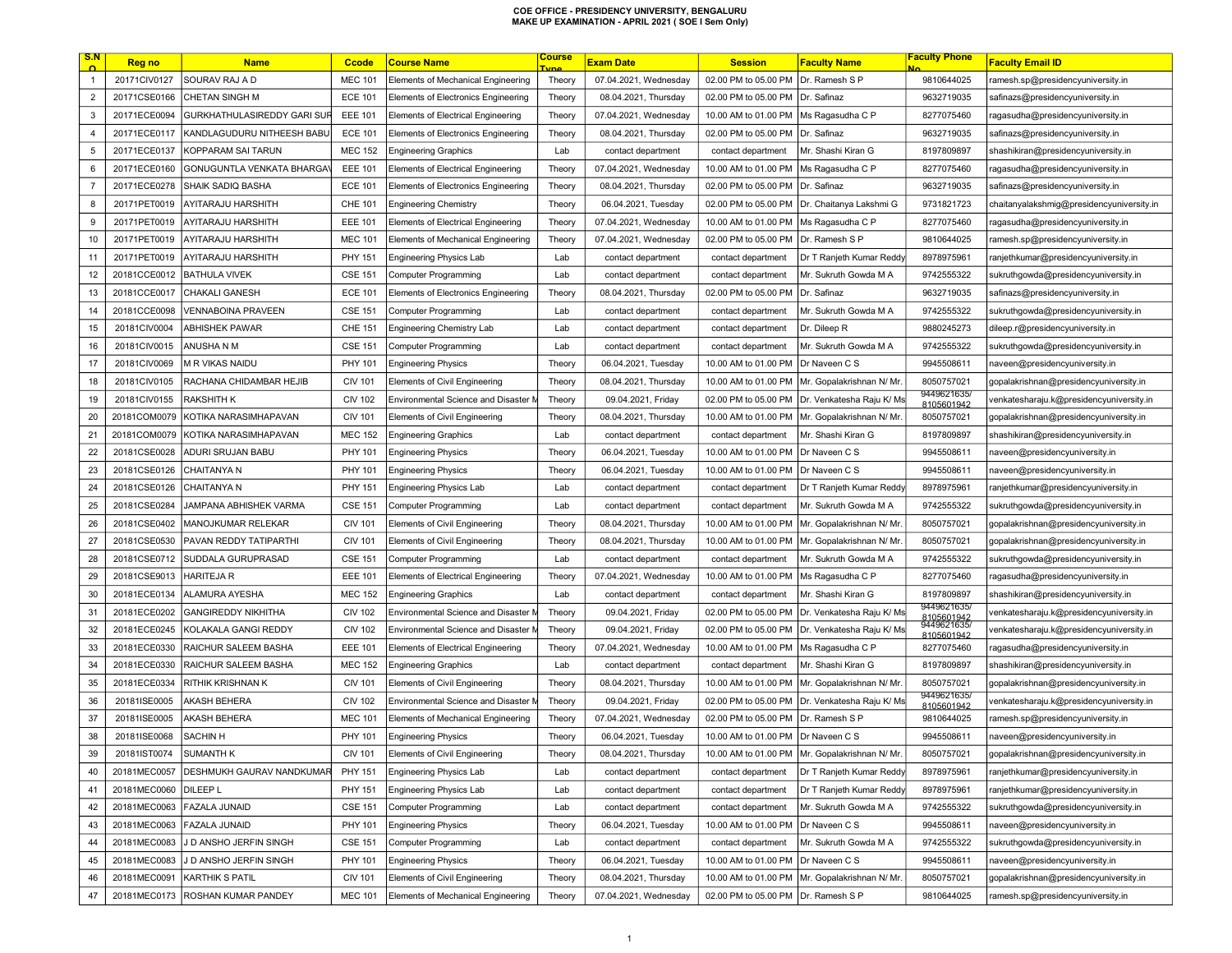| <u>S.N</u> | Reg no       | <b>Name</b>                    | <b>Ccode</b>   | <b>Course Name</b>                    | <u>Course</u><br><b>Tyne</b> | <b>Exam Date</b>      | <b>Session</b>       | <b>Faculty Name</b>       | Faculty Phone             | <b>Faculty Email ID</b>                   |
|------------|--------------|--------------------------------|----------------|---------------------------------------|------------------------------|-----------------------|----------------------|---------------------------|---------------------------|-------------------------------------------|
| 48         | 20181MEC0202 | SIRIPIREDDY NARAPA REDDY       | <b>CIV 101</b> | Elements of Civil Engineering         | Theory                       | 08.04.2021, Thursday  | 10.00 AM to 01.00 PM | Mr. Gopalakrishnan N/ Mr. | 8050757021                | gopalakrishnan@presidencyuniversity.in    |
| 49         | 20181MEC9002 | NANDYALA KIRAN KUMAR REDDY     | <b>CSE 151</b> | <b>Computer Programming</b>           | Lab                          | contact department    | contact department   | Mr. Sukruth Gowda M A     | 9742555322                | sukruthgowda@presidencyuniversity.in      |
| 50         | 20181MEC9016 | MAKAM RAVIKUMAR GARI TEJA      | PHY 101        | <b>Engineering Physics</b>            | Theory                       | 06.04.2021, Tuesday   | 10.00 AM to 01.00 PM | Dr Naveen C S             | 9945508611                | naveen@presidencyuniversity.in            |
| 51         | 20181PET0051 | <b>MOHAMMED RABEEN ALI</b>     | <b>CSE 151</b> | <b>Computer Programming</b>           | Lab                          | contact department    | contact department   | Mr. Sukruth Gowda M A     | 9742555322                | sukruthgowda@presidencyuniversity.in      |
| 52         | 20181PET0058 | NITIN                          | <b>EEE 101</b> | Elements of Electrical Engineering    | Theory                       | 07.04.2021, Wednesday | 10.00 AM to 01.00 PM | Ms Ragasudha C P          | 8277075460                | ragasudha@presidencyuniversity.in         |
| 53         | 20181PET0058 | VITIN                          | <b>ENG 104</b> | <b>Technical Spoken Communication</b> | Lab                          | contact department    | contact department   | Dr Narasimha Murthy S V   | 9901757410                | narasimhamurthysv@presidencyuniversity.in |
| 54         | 20181PET0058 | nitin                          | <b>MEC 152</b> | <b>Engineering Graphics</b>           | Lab                          | contact department    | contact department   | Mr. Shashi Kiran G        | 8197809897                | shashikiran@presidencyuniversity.in       |
| 55         | 20181PET0092 | SYED RIYAAN ARSHAD A           | <b>MEC 152</b> | <b>Engineering Graphics</b>           | Lab                          | contact department    | contact department   | Mr. Shashi Kiran G        | 8197809897                | shashikiran@presidencyuniversity.in       |
| 56         | 20181PET0102 | USMAN A GHANI K L              | <b>PHY 101</b> | <b>Engineering Physics</b>            | Theory                       | 06.04.2021, Tuesday   | 10.00 AM to 01.00 PM | Dr Naveen C S             | 9945508611                | naveen@presidencyuniversity.in            |
| 57         | 20191CCE0032 | MOHAMMED AFNAN                 | <b>PHY 151</b> | <b>Engineering Physics Lab</b>        | Lab                          | contact department    | contact department   | Dr T Ranjeth Kumar Reddy  | 8978975961                | ranjethkumar@presidencyuniversity.in      |
| 58         | 20191CCE0045 | RAPIREDDY KUSHWANTH            | <b>MEC 152</b> | <b>Engineering Graphics</b>           | Lab                          | contact department    | contact department   | Mr. Shashi Kiran G        | 8197809897                | shashikiran@presidencyuniversity.in       |
| 59         | 20191CCE0078 | VANUKURU NAGASURYADEEPAK       | <b>CIV 101</b> | <b>Elements of Civil Engineering</b>  | Theory                       | 08.04.2021, Thursday  | 10.00 AM to 01.00 PM | Mr. Gopalakrishnan N/ Mr. | 8050757021                | gopalakrishnan@presidencyuniversity.in    |
| 60         | 20191CCE0078 | VANUKURU NAGASURYADEEPAK       | <b>CSE 151</b> | <b>Computer Programming</b>           | Lab                          | contact department    | contact department   | Mr. Sukruth Gowda M A     | 9742555322                | sukruthgowda@presidencyuniversity.in      |
| 61         | 20191CIV0001 | ABHI T                         | <b>CIV 101</b> | <b>Elements of Civil Engineering</b>  | Theory                       | 08.04.2021, Thursday  | 10.00 AM to 01.00 PM | Mr. Gopalakrishnan N/ Mr. | 8050757021                | gopalakrishnan@presidencyuniversity.in    |
| 62         | 20191CIV0056 | RAKSHITH K R                   | <b>CSE 151</b> | <b>Computer Programming</b>           | Lab                          | contact department    | contact department   | Mr. Sukruth Gowda M A     | 9742555322                | sukruthgowda@presidencyuniversity.in      |
| 63         | 20191CIV0064 | <b>SHARATH S</b>               | <b>CIV 101</b> | <b>Elements of Civil Engineering</b>  | Theory                       | 08.04.2021, Thursday  | 10.00 AM to 01.00 PM | Mr. Gopalakrishnan N/ Mr. | 8050757021                | gopalakrishnan@presidencyuniversity.in    |
| 64         | 20191CIV0064 | SHARATH S                      | <b>EEE 101</b> | Elements of Electrical Engineering    | Theory                       | 07.04.2021, Wednesday | 10.00 AM to 01.00 PM | Ms Ragasudha C P          | 8277075460                | ragasudha@presidencyuniversity.in         |
| 65         | 20191CIV0071 | T SAI KIRAN                    | <b>CIV 101</b> | <b>Elements of Civil Engineering</b>  | Theory                       | 08.04.2021, Thursday  | 10.00 AM to 01.00 PM | Mr. Gopalakrishnan N/ Mr  | 8050757021                | gopalakrishnan@presidencyuniversity.in    |
| 66         | 20191CIV0071 | r sai Kiran                    | <b>ECE 101</b> | Elements of Electronics Engineering   | Theory                       | 08.04.2021, Thursday  | 02.00 PM to 05.00 PM | Dr. Safinaz               | 9632719035                | safinazs@presidencyuniversity.in          |
| 67         | 20191CIV0071 | T SAI KIRAN                    | <b>MEC 152</b> | <b>Engineering Graphics</b>           | Lab                          | contact department    | contact department   | Mr. Shashi Kiran G        | 8197809897                | shashikiran@presidencyuniversity.in       |
| 68         | 20191CIV0071 | T SAI KIRAN                    | PHY 101        | <b>Engineering Physics</b>            | Theory                       | 06.04.2021, Tuesday   | 10.00 AM to 01.00 PM | Dr Naveen C S             | 9945508611                | naveen@presidencyuniversity.in            |
| 69         | 20191CIV0078 | <b>VIJAY PRABHAKAR</b>         | <b>CHE 101</b> | <b>Engineering Chemistry</b>          | Theory                       | 06.04.2021, Tuesday   | 02.00 PM to 05.00 PM | Dr. Chaitanya Lakshmi G   | 9731821723                | chaitanyalakshmig@presidencyuniversity.in |
| 70         | 20191CIV0078 | <b>VIJAY PRABHAKAR</b>         | <b>CIV 102</b> | Environmental Science and Disaster M  | Theory                       | 09.04.2021, Friday    | 02.00 PM to 05.00 PM | Dr. Venkatesha Raju K/ Ms | 9449621635/<br>8105601942 | venkatesharaju.k@presidencyuniversity.in  |
| 71         | 20191CIV0078 | VIJAY PRABHAKAR                | <b>CSE 151</b> | Computer Programming                  | Lab                          | contact department    | contact department   | Mr. Sukruth Gowda M A     | 9742555322                | sukruthgowda@presidencyuniversity.in      |
| 72         | 20191CIV0078 | VIJAY PRABHAKAR                | <b>CSE 151</b> | Computer Programming                  | Lab                          | contact department    | contact department   | Mr. Sukruth Gowda M A     | 9742555322                | sukruthgowda@presidencyuniversity.in      |
| 73         | 20191CIV0078 | VIJAY PRABHAKAR                | <b>MEC 101</b> | Elements of Mechanical Engineering    | Theory                       | 07.04.2021, Wednesday | 02.00 PM to 05.00 PM | Dr. Ramesh S P            | 9810644025                | ramesh.sp@presidencyuniversity.in         |
| 74         | 20191CIV0081 | YASHAS S                       | <b>MEC 101</b> | Elements of Mechanical Engineering    | Theory                       | 07.04.2021, Wednesday | 02.00 PM to 05.00 PM | Dr. Ramesh S P            | 9810644025                | ramesh.sp@presidencyuniversity.in         |
| 75         | 20191CIV0086 | MALLANA GOUDA                  | <b>EEE 101</b> | Elements of Electrical Engineering    | Theory                       | 07.04.2021, Wednesday | 10.00 AM to 01.00 PM | Ms Ragasudha C P          | 8277075460                | ragasudha@presidencyuniversity.in         |
| 76         | 20191CIV0086 | MALLANA GOUDA                  | <b>ENG 103</b> | Technical Written Communication       | Theory                       | 09.04.2021, Friday    | 10.00 AM to 01.00 PM | Dr Shibily Nuaman         | 9446291720/<br>8606828460 | shibilynuaman@presidencyuniversity.in     |
| 77         | 20191CIV0086 | MALLANA GOUDA                  | <b>MEC 152</b> | <b>Engineering Graphics</b>           | Lab                          | contact department    | contact department   | Mr. Shashi Kiran G        | 8197809897                | shashikiran@presidencyuniversity.in       |
| 78         | 20191CIV9007 | <b>MAYUR G</b>                 | <b>EEE 101</b> | Elements of Electrical Engineering    | Theory                       | 07.04.2021, Wednesday | 10.00 AM to 01.00 PM | Ms Ragasudha C P          | 8277075460                | ragasudha@presidencyuniversity.in         |
| 79         | 20191CIV9007 | MAYUR G                        | <b>MEC 152</b> | <b>Engineering Graphics</b>           | Lab                          | contact department    | contact department   | Mr. Shashi Kiran G        | 8197809897                | shashikiran@presidencyuniversity.in       |
| 80         | 20191COM0044 | CHITTURI MOKSHITH SRI SAI EKAN | <b>EEE 101</b> | Elements of Electrical Engineering    | Theory                       | 07.04.2021, Wednesday | 10.00 AM to 01.00 PM | Ms Ragasudha C P          | 8277075460                | ragasudha@presidencyuniversity.in         |
| 81         | 20191COM0088 | K GIFTY AMULYA                 | <b>CIV 101</b> | <b>Elements of Civil Engineering</b>  | Theory                       | 08.04.2021, Thursday  | 10.00 AM to 01.00 PM | Mr. Gopalakrishnan N/ Mr. | 8050757021                | gopalakrishnan@presidencyuniversity.in    |
| 82         | 20191COM0088 | K GIFTY AMULYA                 | <b>EEE 101</b> | Elements of Electrical Engineering    | Theory                       | 07.04.2021, Wednesday | 10.00 AM to 01.00 PM | Ms Ragasudha C P          | 8277075460                | ragasudha@presidencyuniversity.in         |
| 83         | 20191COM0088 | K GIFTY AMULYA                 | <b>PHY 101</b> | <b>Engineering Physics</b>            | Theory                       | 06.04.2021, Tuesday   | 10.00 AM to 01.00 PM | Dr Naveen C S             | 9945508611                | naveen@presidencyuniversity.in            |
| 84         | 20191COM0133 | MONDI CHANAKYA                 | <b>ECE 101</b> | Elements of Electronics Engineering   | Theory                       | 08.04.2021, Thursday  | 02.00 PM to 05.00 PM | Dr. Safinaz               | 9632719035                | safinazs@presidencyuniversity.in          |
| 85         | 20191COM0133 | MONDI CHANAKYA                 | <b>ENG 104</b> | <b>Technical Spoken Communication</b> | Lab                          | contact department    | contact department   | Dr Narasimha Murthy SV    | 9901757410                | narasimhamurthysv@presidencyuniversity.in |
| 86         |              | 20191COM0133   MONDI CHANAKYA  | <b>MEC 101</b> | Elements of Mechanical Engineering    | Theory                       | 07.04.2021, Wednesday | 02.00 PM to 05.00 PM | ∣Dr. Ramesh S P           | 9810644025                | ramesh.sp@presidencyuniversity.in         |
| 87         | 20191COM0133 | MONDI CHANAKYA                 | <b>MEC 152</b> | Engineering Graphics                  | Lab                          | contact department    | contact department   | Mr. Shashi Kiran G        | 8197809897                | shashikiran@presidencyuniversity.in       |
| 88         | 20191COM0137 | NANDEDAPU HEMANTH KUMAR        | <b>CIV 101</b> | Elements of Civil Engineering         | Theory                       | 08.04.2021, Thursday  | 10.00 AM to 01.00 PM | Mr. Gopalakrishnan N/ Mr. | 8050757021                | gopalakrishnan@presidencyuniversity.in    |
| 89         | 20191COM0137 | NANDEDAPU HEMANTH KUMAR        | <b>EEE 101</b> | Elements of Electrical Engineering    | Theory                       | 07.04.2021, Wednesday | 10.00 AM to 01.00 PM | Ms Ragasudha C P          | 8277075460                | ragasudha@presidencyuniversity.in         |
| 90         | 20191COM0209 | <b>THOTA SAMANVITHA</b>        | <b>CIV 101</b> | Elements of Civil Engineering         | Theory                       | 08.04.2021, Thursday  | 10.00 AM to 01.00 PM | Mr. Gopalakrishnan N/ Mr. | 8050757021                | gopalakrishnan@presidencyuniversity.in    |
| 91         | 20191COM0216 | VALLEPU AKHIL KUMAR            | <b>EEE 101</b> | Elements of Electrical Engineering    | Theory                       | 07.04.2021, Wednesday | 10.00 AM to 01.00 PM | Ms Ragasudha C P          | 8277075460                | ragasudha@presidencyuniversity.in         |
| 92         | 20191COM0216 | <b>VALLEPU AKHIL KUMAR</b>     | <b>MEC 151</b> | <b>Workshop Practice</b>              | Lab                          | contact department    | contact department   | Dr. Satish Babu B         | 9535763019                | satishbabu@presidencyuniversity.in        |
| 93         | 20191COM0232 | USURUPATI NITHIN RAJ           | <b>CIV 102</b> | Environmental Science and Disaster M  | Theory                       | 09.04.2021, Friday    | 02.00 PM to 05.00 PM | Dr. Venkatesha Raju K/ Ms | 9449621635/<br>8105601942 | venkatesharaju.k@presidencyuniversity.in  |
| 94         | 20191CSE0020 | <b>AKSHAY</b>                  | <b>CIV 101</b> | Elements of Civil Engineering         | Theory                       | 08.04.2021, Thursday  | 10.00 AM to 01.00 PM | Mr. Gopalakrishnan N/ Mr. | 8050757021                | gopalakrishnan@presidencyuniversity.in    |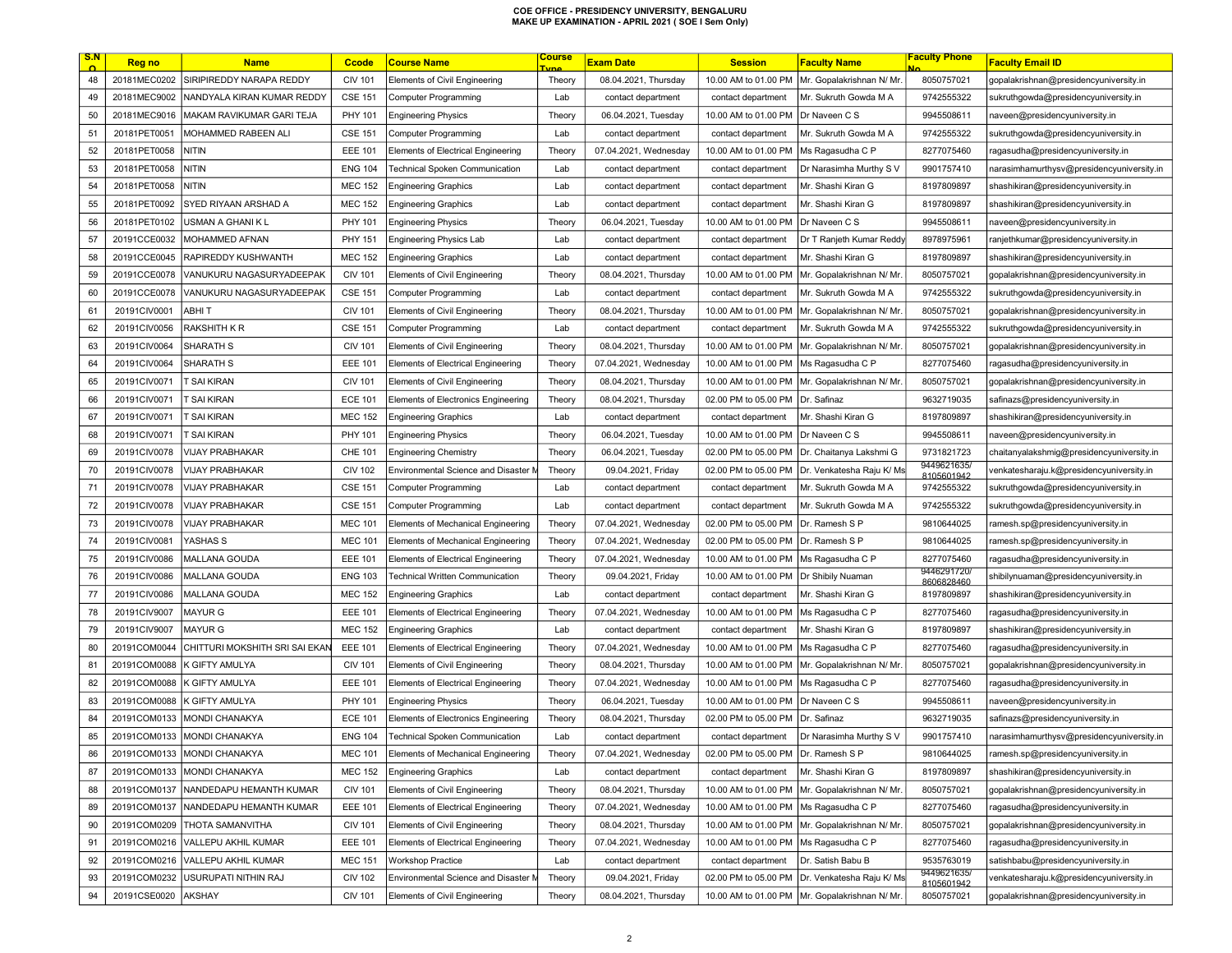| <u>S.N</u> | <b>Reg no</b> | <b>Name</b>                     | <b>Ccode</b>   | <b>Course Name</b>                        | <u>Course</u><br><u>'vne</u> | <b>Exam Date</b>      | <b>Session</b>                          | <b>Faculty Name</b>                             | <b>Faculty Phone</b>      | <b>Faculty Email ID</b>                   |
|------------|---------------|---------------------------------|----------------|-------------------------------------------|------------------------------|-----------------------|-----------------------------------------|-------------------------------------------------|---------------------------|-------------------------------------------|
| 95         | 20191CSE0020  | <b>AKSHAY</b>                   | <b>ENG 103</b> | <b>Technical Written Communication</b>    | Theory                       | 09.04.2021, Friday    | 10.00 AM to 01.00 PM                    | Dr Shibily Nuaman                               | 9446291720/<br>8606828460 | shibilynuaman@presidencyuniversity.in     |
| 96         | 20191CSE0020  | <b>AKSHAY</b>                   | PHY 101        | <b>Engineering Physics</b>                | Theory                       | 06.04.2021, Tuesday   | 10.00 AM to 01.00 PM                    | Dr Naveen C S                                   | 9945508611                | naveen@presidencyuniversity.in            |
| 97         | 20191CSE0051  | <b>B DINESH</b>                 | <b>CSE 151</b> | <b>Computer Programming</b>               | Lab                          | contact department    | contact department                      | Mr. Sukruth Gowda M A                           | 9742555322                | sukruthgowda@presidencyuniversity.in      |
| 98         | 20191CSE0051  | <b>B DINESH</b>                 | <b>ECE 101</b> | Elements of Electronics Engineering       | Theory                       | 08.04.2021, Thursday  | 02.00 PM to 05.00 PM                    | Dr. Safinaz                                     | 9632719035                | safinazs@presidencyuniversity.in          |
| 99         | 20191CSE0051  | <b>B DINESH</b>                 | <b>MEC 152</b> | <b>Engineering Graphics</b>               | Lab                          | contact department    | contact department                      | Mr. Shashi Kiran G                              | 8197809897                | shashikiran@presidencyuniversity.in       |
| 100        | 20191CSE0051  | <b>B DINESH</b>                 | PHY 101        | <b>Engineering Physics</b>                | Theory                       | 06.04.2021, Tuesday   | 10.00 AM to 01.00 PM                    | Dr Naveen C S                                   | 9945508611                | naveen@presidencyuniversity.in            |
| 101        | 20191CSE0176  | GUJJULA TEJESH KUMAR REDDY      | <b>CIV 102</b> | Environmental Science and Disaster M      | Theory                       | 09.04.2021, Friday    | 02.00 PM to 05.00 PM                    | Dr. Venkatesha Raju K/ Ms                       | 9449621635<br>8105601942  | venkatesharaju.k@presidencyuniversity.in  |
| 102        | 20191CSE0176  | GUJJULA TEJESH KUMAR REDDY      | <b>CSE 151</b> | <b>Computer Programming</b>               | Lab                          | contact department    | contact department                      | Mr. Sukruth Gowda M A                           | 9742555322                | sukruthgowda@presidencyuniversity.in      |
| 103        | 20191CSE0176  | GUJJULA TEJESH KUMAR REDDY      | <b>ECE 101</b> | Elements of Electronics Engineering       | Theory                       | 08.04.2021, Thursday  | 02.00 PM to 05.00 PM                    | Dr. Safinaz                                     | 9632719035                | safinazs@presidencyuniversity.in          |
| 104        | 20191CSE0276  | KUMMITHI SREENIVAS REDDY        | <b>MEC 152</b> | <b>Engineering Graphics</b>               | Lab                          | contact department    | contact department                      | Mr. Shashi Kiran G                              | 8197809897                | shashikiran@presidencyuniversity.in       |
| 105        | 20191CSE0333  | MIKKILINENI LEKHANA SAI         | <b>ECE 101</b> | Elements of Electronics Engineering       | Theory                       | 08.04.2021, Thursday  | 02.00 PM to 05.00 PM                    | Dr. Safinaz                                     | 9632719035                | safinazs@presidencyuniversity.in          |
| 106        | 20191CSE0503  | ROHIT KUMAR T                   | <b>EEE 101</b> | <b>Elements of Electrical Engineering</b> | Theory                       | 07.04.2021, Wednesday | 10.00 AM to 01.00 PM                    | Ms Ragasudha C P                                | 8277075460                | ragasudha@presidencyuniversity.in         |
| 107        | 20191CSE0503  | ROHIT KUMAR T                   | <b>MEC 152</b> | <b>Engineering Graphics</b>               | Lab                          | contact department    | contact department                      | Mr. Shashi Kiran G                              | 8197809897                | shashikiran@presidencyuniversity.in       |
| 108        | 20191CSE0523  | SAMALA ASHOK KUMAR REDDY        | <b>CIV 101</b> | Elements of Civil Engineering             | Theory                       | 08.04.2021, Thursday  | 10.00 AM to 01.00 PM                    | Mr. Gopalakrishnan N/ Mr.                       | 8050757021                | gopalakrishnan@presidencyuniversity.in    |
| 109        | 20191CSE0523  | SAMALA ASHOK KUMAR REDDY        | <b>EEE 101</b> | Elements of Electrical Engineering        | Theory                       | 07.04.2021, Wednesday | 10.00 AM to 01.00 PM                    | Ms Ragasudha C P                                | 8277075460                | ragasudha@presidencyuniversity.in         |
| 110        | 20191CSE0530  | SANJAY S                        | <b>EEE 101</b> | <b>Elements of Electrical Engineering</b> | Theory                       | 07.04.2021, Wednesday | 10.00 AM to 01.00 PM                    | Ms Ragasudha C P                                | 8277075460                | ragasudha@presidencyuniversity.in         |
| 111        | 20191CSE0642  | THIPPINENI PAVAN KALYAN         | <b>CIV 101</b> | <b>Elements of Civil Engineering</b>      | Theory                       | 08.04.2021, Thursday  | 10.00 AM to 01.00 PM                    | Mr. Gopalakrishnan N/ Mr                        | 8050757021                | gopalakrishnan@presidencyuniversity.in    |
| 112        | 20191CSE0642  | THIPPINENI PAVAN KALYAN         | <b>EEE 101</b> | <b>Elements of Electrical Engineering</b> | Theory                       | 07.04.2021, Wednesday | 10.00 AM to 01.00 PM                    | Ms Ragasudha C P                                | 8277075460                | ragasudha@presidencyuniversity.in         |
| 113        | 20191CSE0642  | THIPPINENI PAVAN KALYAN         | <b>MEC 152</b> | <b>Engineering Graphics</b>               | Lab                          | contact department    | contact department                      | Mr. Shashi Kiran G                              | 8197809897                | shashikiran@presidencyuniversity.in       |
| 114        | 20191CSE0649  | <b>TUSHAR SHEKHAR</b>           | <b>EEE 101</b> | Elements of Electrical Engineering        | Theory                       | 07.04.2021, Wednesday | 10.00 AM to 01.00 PM                    | Ms Ragasudha C P                                | 8277075460                | ragasudha@presidencyuniversity.in         |
| 115        | 20191CSE0655  | V W DENNIS RAJU                 | <b>CIV 101</b> | <b>Elements of Civil Engineering</b>      | Theory                       | 08.04.2021, Thursday  | 10.00 AM to 01.00 PM                    | Mr. Gopalakrishnan N/ Mr                        | 8050757021                | gopalakrishnan@presidencyuniversity.in    |
| 116        | 20191CSE0655  | V W DENNIS RAJU                 | <b>EEE 101</b> | Elements of Electrical Engineering        | Theory                       | 07.04.2021, Wednesday | 10.00 AM to 01.00 PM                    | Ms Ragasudha C P                                | 8277075460                | ragasudha@presidencyuniversity.in         |
| 117        | 20191CSE0655  | V W DENNIS RAJU                 | <b>MEC 151</b> | <b>Workshop Practice</b>                  | Lab                          | contact department    | contact department                      | Dr. Satish Babu B                               | 9535763019                | satishbabu@presidencyuniversity.in        |
| 118        | 20191CSE0655  | V W DENNIS RAJU                 | <b>MEC 152</b> | <b>Engineering Graphics</b>               | Lab                          | contact department    | contact department                      | Mr. Shashi Kiran G                              | 8197809897                | shashikiran@presidencyuniversity.in       |
| 119        | 20191CSE0655  | V W DENNIS RAJU                 | PHY 101        | <b>Engineering Physics</b>                | Theory                       | 06.04.2021, Tuesday   | 10.00 AM to 01.00 PM                    | Dr Naveen C S                                   | 9945508611                | naveen@presidencyuniversity.in            |
| 120        | 20191CSE0655  | V W DENNIS RAJU                 | <b>PHY 151</b> | <b>Engineering Physics Lab</b>            | Lab                          | contact department    | contact department                      | Dr T Ranjeth Kumar Reddy                        | 8978975961                | ranjethkumar@presidencyuniversity.in      |
| 121        | 20191CSE0693  | VISWANADHARAO ROHITH            | <b>CIV 102</b> | Environmental Science and Disaster M      | Theory                       | 09.04.2021, Friday    | 02.00 PM to 05.00 PM                    | Dr. Venkatesha Raju K/ Ms                       | 9449621635/<br>8105601942 | venkatesharaju.k@presidencyuniversity.in  |
| 122        | 20191CSE0693  | VISWANADHARAO ROHITH            | <b>ECE 101</b> | Elements of Electronics Engineering       | Theory                       | 08.04.2021, Thursday  | 02.00 PM to 05.00 PM                    | Dr. Safinaz                                     | 9632719035                | safinazs@presidencyuniversity.in          |
| 123        | 20191CSE0695  | <b>VUDDANDA SAIPUNEETH</b>      | <b>CIV 102</b> | Environmental Science and Disaster M      | Theory                       | 09.04.2021, Friday    | 02.00 PM to 05.00 PM                    | Dr. Venkatesha Raju K/ Ms                       | 9449621635/<br>8105601942 | venkatesharaju.k@presidencyuniversity.in  |
| 124        | 20191CSE0695  | <b>VUDDANDA SAIPUNEETH</b>      | <b>ECE 101</b> | Elements of Electronics Engineering       | Theory                       | 08.04.2021, Thursday  | 02.00 PM to 05.00 PM                    | Dr. Safinaz                                     | 9632719035                | safinazs@presidencyuniversity.in          |
| 125        | 20191CSE0695  | VUDDANDA SAIPUNEETH             | <b>ENG 104</b> | <b>Technical Spoken Communication</b>     | Lab                          | contact department    | contact department                      | Dr Narasimha Murthy S V                         | 9901757410                | narasimhamurthysv@presidencyuniversity.in |
| 126        | 20191CSE0695  | VUDDANDA SAIPUNEETH             | <b>MEC 101</b> | Elements of Mechanical Engineering        | Theory                       | 07.04.2021, Wednesday | 02.00 PM to 05.00 PM                    | Dr. Ramesh S P                                  | 9810644025                | ramesh.sp@presidencyuniversity.in         |
| 127        | 20191CSE0697  | VYSHAK N S                      | <b>MEC 152</b> | <b>Engineering Graphics</b>               | Lab                          | contact department    | contact department                      | Mr. Shashi Kiran G                              | 8197809897                | shashikiran@presidencyuniversity.in       |
| 128        | 20191CSE0700  | YADAGURI VENKATA SAI KUMAR R    | <b>CIV 102</b> | Environmental Science and Disaster M      | Theory                       | 09.04.2021, Friday    | 02.00 PM to 05.00 PM                    | Dr. Venkatesha Raju K/ Ms                       | 9449621635/<br>8105601942 | venkatesharaju.k@presidencyuniversity.in  |
| 129        | 20191CSE0700  | YADAGURI VENKATA SAI KUMAR R    | <b>CSE 151</b> | Computer Programming                      | Lab                          | contact department    | contact department                      | Mr. Sukruth Gowda M A                           | 9742555322                | sukruthgowda@presidencyuniversity.in      |
| 130        | 20191CSE0700  | YADAGURI VENKATA SAI KUMAR R    | <b>ECE 101</b> | Elements of Electronics Engineering       | Theory                       | 08.04.2021, Thursday  | 02.00 PM to 05.00 PM                    | Dr. Safinaz                                     | 9632719035                | safinazs@presidencyuniversity.in          |
| 131        | 20191CSE0703  | YAMINI MADAN                    | <b>EEE 101</b> | Elements of Electrical Engineering        | Theory                       | 07.04.2021, Wednesday | 10.00 AM to 01.00 PM                    | Ms Ragasudha C P                                | 8277075460                | ragasudha@presidencyuniversity.in         |
| 132        | 20191CSE0729  | <b>BHARAT SHARMA</b>            | <b>EEE 101</b> | Elements of Electrical Engineering        | Theory                       | 07.04.2021, Wednesday | 10.00 AM to 01.00 PM   Ms Ragasudha C P |                                                 | 8277075460                | ragasudha@presidencyuniversity.in         |
| 133        | 20191ECE0057  | BONTHA VENKATA SAI VAMSI        | <b>CHE 101</b> | Engineering Chemistry                     | Theory                       | 06.04.2021, Tuesday   | 02.00 PM to 05.00 PM                    | Dr. Chaitanya Lakshmi G                         | 9731821723                | chaitanyalakshmig@presidencyuniversity.in |
| 134        | 20191ECE0057  | <b>BONTHA VENKATA SAI VAMSI</b> | <b>CHE 151</b> | <b>Engineering Chemistry Lab</b>          | Lab                          | contact department    | contact department                      | Dr. Dileep R                                    | 9880245273                | dileep.r@presidencyuniversity.in          |
| 135        | 20191ECE0057  | BONTHA VENKATA SAI VAMSI        | <b>CIV 101</b> | Elements of Civil Engineering             | Theory                       | 08.04.2021, Thursday  |                                         | 10.00 AM to 01.00 PM   Mr. Gopalakrishnan N/ Mr | 8050757021                | gopalakrishnan@presidencyuniversity.in    |
| 136        | 20191ECE0057  | BONTHA VENKATA SAI VAMSI        | <b>ECE 101</b> | Elements of Electronics Engineering       | Theory                       | 08.04.2021, Thursday  | 02.00 PM to 05.00 PM   Dr. Safinaz      |                                                 | 9632719035                | safinazs@presidencyuniversity.in          |
| 137        | 20191ECE0057  | BONTHA VENKATA SAI VAMSI        | <b>EEE 101</b> | Elements of Electrical Engineering        | Theory                       | 07.04.2021, Wednesday | 10.00 AM to 01.00 PM                    | Ms Ragasudha C P                                | 8277075460                | ragasudha@presidencyuniversity.in         |
| 138        | 20191ECE0057  | BONTHA VENKATA SAI VAMSI        | <b>MEC 101</b> | Elements of Mechanical Engineering        | Theory                       | 07.04.2021, Wednesday | 02.00 PM to 05.00 PM                    | Dr. Ramesh S P                                  | 9810644025                | ramesh.sp@presidencyuniversity.in         |
| 139        | 20191ECE0057  | BONTHA VENKATA SAI VAMSI        | PHY 101        | <b>Engineering Physics</b>                | Theory                       | 06.04.2021, Tuesday   | 10.00 AM to 01.00 PM                    | Dr Naveen C S                                   | 9945508611                | naveen@presidencyuniversity.in            |
| 140        | 20191ECE0072  | CHAVVA VAMSIDHAR REDDY          | <b>ECE 101</b> | Elements of Electronics Engineering       | Theory                       | 08.04.2021, Thursday  | 02.00 PM to 05.00 PM                    | Dr. Safinaz                                     | 9632719035                | safinazs@presidencyuniversity.in          |
| 141        | 20191ECE0072  | CHAVVA VAMSIDHAR REDDY          | <b>MEC 101</b> | Elements of Mechanical Engineering        | Theory                       | 07.04.2021, Wednesday | 02.00 PM to 05.00 PM Dr. Ramesh S P     |                                                 | 9810644025                | ramesh.sp@presidencyuniversity.in         |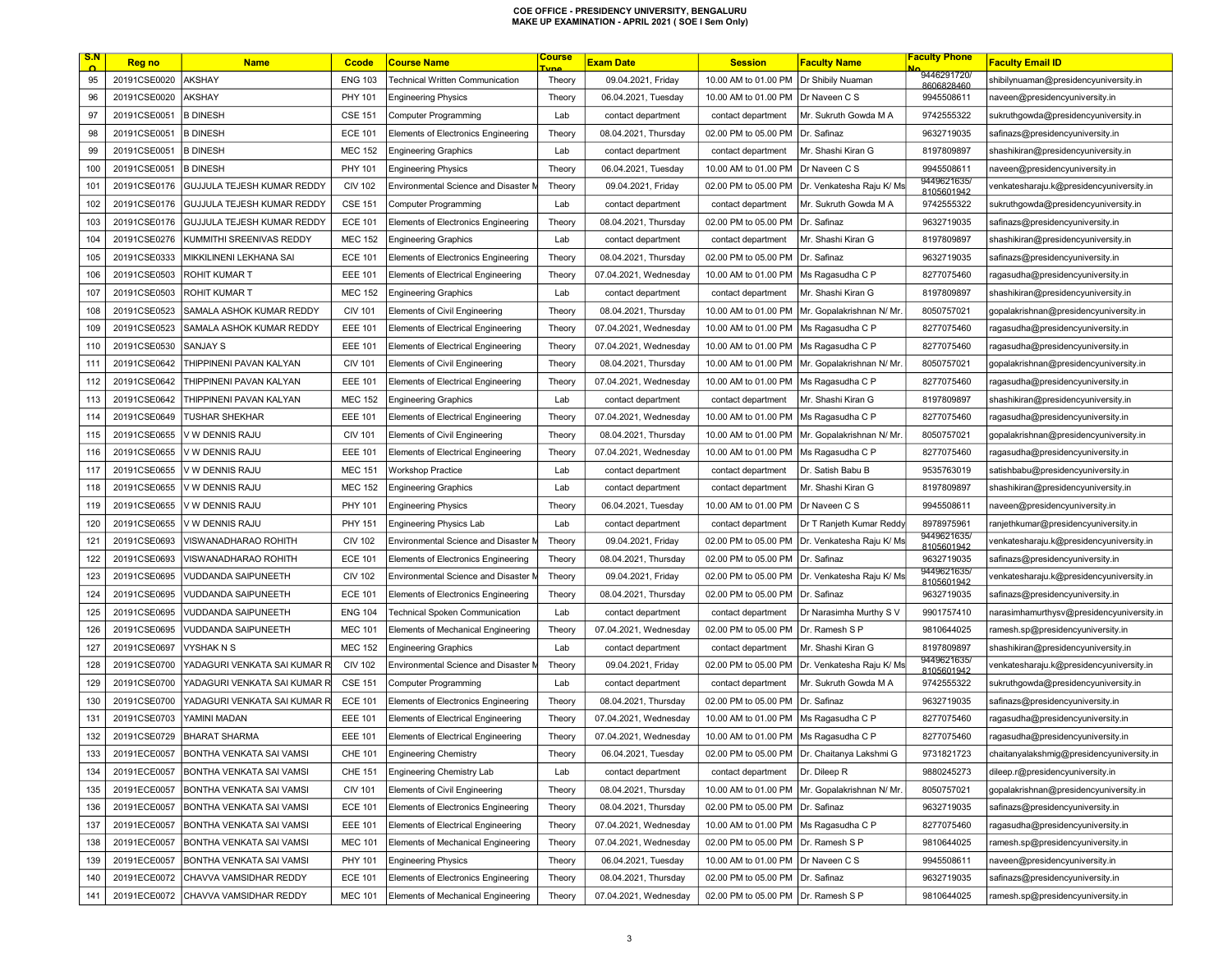| CHAVVA VAMSIDHAR REDDY<br>142<br>20191ECE0072<br>8197809897<br><b>MEC 152</b><br><b>Engineering Graphics</b><br>Lab<br>contact department<br>contact department<br>Mr. Shashi Kiran G<br>shashikiran@presidencyuniversity.in<br>143<br>20191ECE0116<br>GODDETI GURU PRASANTH REDD<br><b>EEE 101</b><br>10.00 AM to 01.00 PM<br>Ms Ragasudha C P<br>8277075460<br><b>Elements of Electrical Engineering</b><br>Theory<br>07.04.2021, Wednesday<br>ragasudha@presidencyuniversity.in<br>20191ECE0149<br>KANIKI SAI SUMANTH<br><b>CHE 101</b><br>02.00 PM to 05.00 PM<br>Dr. Chaitanya Lakshmi G<br>9731821723<br>144<br><b>Engineering Chemistry</b><br>Theory<br>06.04.2021, Tuesday<br>chaitanyalakshmig@presidencyuniversity.in<br>145<br>20191ECE0149<br>KANIKI SAI SUMANTH<br><b>EEE 101</b><br>10.00 AM to 01.00 PM<br>8277075460<br>Elements of Electrical Engineering<br>Theory<br>07.04.2021, Wednesday<br>Ms Ragasudha C P<br>ragasudha@presidencyuniversity.in<br>146<br>20191ECE0149<br>KANIKI SAI SUMANTH<br><b>MEC 101</b><br>07.04.2021, Wednesday<br>02.00 PM to 05.00 PM<br>Dr. Ramesh S P<br>9810644025<br>Elements of Mechanical Engineering<br>Theory<br>ramesh.sp@presidencyuniversity.in<br>147<br>20191ECE0149<br>KANIKI SAI SUMANTH<br><b>MEC 152</b><br>8197809897<br><b>Engineering Graphics</b><br>Lab<br>contact department<br>contact department<br>Mr. Shashi Kiran G<br>shashikiran@presidencyuniversity.in<br>148<br>20191ECE0150<br>KANITHI REDDY SEKHAR<br>CHE 101<br>02.00 PM to 05.00 PM<br>9731821723<br><b>Engineering Chemistry</b><br>Theory<br>06.04.2021, Tuesday<br>Dr. Chaitanya Lakshmi G<br>chaitanyalakshmig@presidencyuniversity.in<br>149<br>KANITHI REDDY SEKHAR<br>8050757021<br>20191ECE0150<br><b>CIV 101</b><br><b>Elements of Civil Engineering</b><br>Theory<br>08.04.2021, Thursday<br>10.00 AM to 01.00 PM<br>Mr. Gopalakrishnan N/ Mr.<br>gopalakrishnan@presidencyuniversity.in<br>9449621635/<br>150<br>Dr. Venkatesha Raju K/ Ms<br>20191ECE0150<br>KANITHI REDDY SEKHAR<br><b>CIV 102</b><br>Environmental Science and Disaster M<br>09.04.2021, Friday<br>02.00 PM to 05.00 PM<br>venkatesharaju.k@presidencyuniversity.in<br>Theory<br>8105601942<br>151<br>20191ECE0150<br>KANITHI REDDY SEKHAR<br><b>CSE 151</b><br>Mr. Sukruth Gowda M A<br>9742555322<br><b>Computer Programming</b><br>Lab<br>contact department<br>contact department<br>sukruthgowda@presidencyuniversity.in<br><b>ECE 101</b><br>152<br>20191ECE0150<br>KANITHI REDDY SEKHAR<br>Elements of Electronics Engineering<br>Theory<br>08.04.2021, Thursday<br>02.00 PM to 05.00 PM<br>Dr. Safinaz<br>9632719035<br>safinazs@presidencyuniversity.in<br>153<br>20191ECE0150<br>KANITHI REDDY SEKHAR<br><b>EEE 101</b><br>10.00 AM to 01.00 PM<br>Ms Ragasudha C P<br>8277075460<br><b>Elements of Electrical Engineering</b><br>Theory<br>07.04.2021, Wednesday<br>ragasudha@presidencyuniversity.in<br>9446291720/<br>154<br>20191ECE0150<br>KANITHI REDDY SEKHAR<br><b>ENG 103</b><br>10.00 AM to 01.00 PM<br><b>Technical Written Communication</b><br>Theory<br>09.04.2021, Friday<br>Dr Shibily Nuaman<br>shibilynuaman@presidencyuniversity.in<br>8606828460<br>155<br><b>MEC 101</b><br>20191ECE0150<br>KANITHI REDDY SEKHAR<br>Elements of Mechanical Engineering<br>07.04.2021, Wednesday<br>02.00 PM to 05.00 PM<br>Dr. Ramesh S P<br>9810644025<br>ramesh.sp@presidencyuniversity.in<br>Theory<br>156<br>20191ECE0150<br>KANITHI REDDY SEKHAR<br><b>MEC 151</b><br>Dr. Satish Babu B<br>9535763019<br><b>Workshop Practice</b><br>Lab<br>contact department<br>contact department<br>satishbabu@presidencyuniversity.in<br>157<br>20191ECE0150<br><b>MEC 152</b><br>8197809897<br>KANITHI REDDY SEKHAR<br><b>Engineering Graphics</b><br>Lab<br>contact department<br>contact department<br>Mr. Shashi Kiran G<br>shashikiran@presidencyuniversity.in<br>158<br>20191ECE0150<br>KANITHI REDDY SEKHAR<br>PHY 101<br>Dr Naveen C S<br>9945508611<br><b>Engineering Physics</b><br>Theory<br>06.04.2021, Tuesday<br>10.00 AM to 01.00 PM<br>naveen@presidencyuniversity.in<br>159<br><b>MALLAREDDY V</b><br>9742555322<br>20191ECE0183<br><b>CSE 151</b><br>Computer Programming<br>Lab<br>contact department<br>Mr. Sukruth Gowda M A<br>sukruthgowda@presidencyuniversity.in<br>contact department<br>160<br><b>MALLAREDDY V</b><br>20191ECE0183<br><b>MEC 152</b><br>Lab<br>Mr. Shashi Kiran G<br>8197809897<br>shashikiran@presidencyuniversity.in<br><b>Engineering Graphics</b><br>contact department<br>contact department<br>161<br>20191ECE0201<br>MUDIMELA VENKATA LOKESH<br><b>CIV 101</b><br>8050757021<br><b>Elements of Civil Engineering</b><br>Theory<br>08.04.2021, Thursday<br>10.00 AM to 01.00 PM<br>Mr. Gopalakrishnan N/ Mr.<br>gopalakrishnan@presidencyuniversity.in<br>162<br>20191ECE0201<br>MUDIMELA VENKATA LOKESH<br><b>EEE 101</b><br><b>Elements of Electrical Engineering</b><br>Theory<br>07.04.2021, Wednesday<br>10.00 AM to 01.00 PM<br>Ms Ragasudha C P<br>8277075460<br>ragasudha@presidencyuniversity.in<br>163<br>20191ECE0201<br>MUDIMELA VENKATA LOKESH<br>PHY 101<br>10.00 AM to 01.00 PM<br>9945508611<br><b>Engineering Physics</b><br>Theory<br>06.04.2021, Tuesday<br>Dr Naveen C S<br>naveen@presidencyuniversity.in<br>9449621635/<br>164<br>20191ECE0226<br>PADATAPU VAMSI<br><b>CIV 102</b><br>02.00 PM to 05.00 PM<br>Dr. Venkatesha Raju K/ Ms<br>Environmental Science and Disaster M<br>Theory<br>09.04.2021, Friday<br>/enkatesharaju.k@presidencyuniversity.in<br>8105601942<br>9446291720/<br>165<br>20191ECE0302<br>SOMARA SANJAY<br><b>ENG 103</b><br>10.00 AM to 01.00 PM<br>Technical Written Communication<br>09.04.2021, Friday<br>Dr Shibily Nuaman<br>shibilynuaman@presidencyuniversity.in<br>Theory<br>8606828460<br>166<br>20191ECE0302<br>SOMARA SANJAY<br><b>MEC 152</b><br>Mr. Shashi Kiran G<br>8197809897<br><b>Engineering Graphics</b><br>Lab<br>contact department<br>contact department<br>shashikiran@presidencyuniversity.in<br>167<br>20191ECE0338<br>THUGUTLA VENU GOPAL REDDY<br><b>CIV 101</b><br>8050757021<br><b>Elements of Civil Engineering</b><br>Theory<br>08.04.2021, Thursday<br>10.00 AM to 01.00 PM<br>Mr. Gopalakrishnan N/ Mr.<br>gopalakrishnan@presidencyuniversity.in<br>168<br>20191ECE0338<br>THUGUTLA VENU GOPAL REDDY<br><b>CSE 151</b><br>Mr. Sukruth Gowda M A<br>9742555322<br><b>Computer Programming</b><br>Lab<br>sukruthgowda@presidencyuniversity.in<br>contact department<br>contact department<br>169<br>THUGUTLA VENU GOPAL REDDY<br>9632719035<br>20191ECE0338<br><b>ECE 101</b><br>Elements of Electronics Engineering<br>Theory<br>08.04.2021, Thursday<br>02.00 PM to 05.00 PM<br>Dr. Safinaz<br>safinazs@presidencyuniversity.in<br>170<br>THUGUTLA VENU GOPAL REDDY<br>8277075460<br>20191ECE0338<br><b>EEE 101</b><br>Elements of Electrical Engineering<br>07.04.2021, Wednesday<br>10.00 AM to 01.00 PM<br>Ms Ragasudha C P<br>ragasudha@presidencyuniversity.in<br>Theory<br>9446291720/<br>171<br>20191ECE0338<br>THUGUTLA VENU GOPAL REDDY<br><b>ENG 103</b><br><b>Technical Written Communication</b><br>10.00 AM to 01.00 PM<br>Theory<br>09.04.2021, Friday<br>Dr Shibily Nuaman<br>shibilynuaman@presidencyuniversity.in<br>8606828460<br>172<br>20191ECE0352<br>VEDA BHARATH NAIK MUDE<br><b>CIV 101</b><br><b>Elements of Civil Engineering</b><br>08.04.2021, Thursday<br>10.00 AM to 01.00 PM<br>Mr. Gopalakrishnan N/ Mr.<br>8050757021<br>gopalakrishnan@presidencyuniversity.in<br>Theory<br>173<br>20191ECE0352<br><b>EEE 101</b><br>10.00 AM to 01.00 PM<br>8277075460<br>VEDA BHARATH NAIK MUDE<br><b>Elements of Electrical Engineering</b><br>Theory<br>07.04.2021, Wednesday<br>Ms Ragasudha C P<br>ragasudha@presidencyuniversity.in<br>174<br>20191ECE0352<br><b>MEC 152</b><br>Mr. Shashi Kiran G<br>8197809897<br>VEDA BHARATH NAIK MUDE<br><b>Engineering Graphics</b><br>Lab<br>contact department<br>contact department<br>shashikiran@presidencyuniversity.in<br>175<br><b>CHE 151</b><br>9880245273<br>20191ECE0383<br>VANGIREDDY SANTHOSHKUMAR F<br>Engineering Chemistry Lab<br>Lab<br>Dr. Dileep R<br>dileep.r@presidencyuniversity.in<br>contact department<br>contact department<br>176<br>20191ECE0383<br>VANGIREDDY SANTHOSHKUMAR F<br><b>CIV 101</b><br>Mr. Gopalakrishnan N/ Mr.<br>8050757021<br>Elements of Civil Engineering<br>Theory<br>08.04.2021, Thursday<br>10.00 AM to 01.00 PM<br>gopalakrishnan@presidencyuniversity.in<br>177<br>20191ECE0383<br>VANGIREDDY SANTHOSHKUMAR I<br><b>CSE 151</b><br>Mr. Sukruth Gowda M A<br>9742555322<br>Computer Programming<br>Lab<br>contact department<br>contact department<br>sukruthgowda@presidencyuniversity.in<br>178<br>20191ECE0383<br>VANGIREDDY SANTHOSHKUMAR I<br><b>ECE 101</b><br>02.00 PM to 05.00 PM<br>9632719035<br><b>Elements of Electronics Engineering</b><br>Theory<br>08.04.2021, Thursday<br>Dr. Safinaz<br>safinazs@presidencyuniversity.in<br>179<br>20191ECE0383<br>VANGIREDDY SANTHOSHKUMAR R<br><b>MEC 101</b><br>02.00 PM to 05.00 PM   Dr. Ramesh S P<br>Elements of Mechanical Engineering<br>Theory<br>07.04.2021, Wednesday<br>9810644025<br>ramesh.sp@presidencyuniversity.in<br>02.00 PM to 05.00 PM Dr. Safinaz<br><b>BANDARLA RUKESH</b><br>Elements of Electronics Engineering<br>08.04.2021, Thursday<br><b>ECE 101</b><br>180<br>20191ECE9001<br>Theory<br>9632719035<br>safinazs@presidencyuniversity.in<br>181<br>20191ECE9001<br><b>BANDARLA RUKESH</b><br><b>MEC 101</b><br>Elements of Mechanical Engineering<br>07.04.2021, Wednesday<br>02.00 PM to 05.00 PM Dr. Ramesh S P<br>9810644025<br>Theory<br>ramesh.sp@presidencyuniversity.in<br>MALASANI VENKATA AVINASH<br><b>MEC 101</b><br>02.00 PM to 05.00 PM<br>9810644025<br>182<br>20191ECE9004<br>Elements of Mechanical Engineering<br>Theory<br>07.04.2021, Wednesday<br>Dr. Ramesh S P<br>ramesh.sp@presidencyuniversity.in<br>183<br>20191ECM0005<br><b>BHANU KY</b><br><b>MEC 101</b><br>Theory<br>02.00 PM to 05.00 PM<br>Dr. Ramesh S P<br>9810644025<br>ramesh.sp@presidencyuniversity.in<br>Elements of Mechanical Engineering<br>07.04.2021, Wednesday<br>184<br>20191ECM0005<br><b>BHANU KY</b><br><b>MEC 152</b><br>Lab<br>Mr. Shashi Kiran G<br>8197809897<br>shashikiran@presidencyuniversity.in<br><b>Engineering Graphics</b><br>contact department<br>contact department<br>KOLLU NARESH KUMAR<br><b>CIV 101</b><br>8050757021<br>185<br>20191ECM0016<br>08.04.2021, Thursday<br>10.00 AM to 01.00 PM<br>Mr. Gopalakrishnan N/ Mr.<br>gopalakrishnan@presidencyuniversity.in<br>Elements of Civil Engineering<br>Theory<br>186<br>20191ECM0016<br>KOLLU NARESH KUMAR<br><b>EEE 101</b><br>Elements of Electrical Engineering<br>Theory<br>07.04.2021, Wednesday<br>10.00 AM to 01.00 PM<br>Ms Ragasudha C P<br>8277075460<br>ragasudha@presidencyuniversity.in<br>9945508611<br>187<br>20191ECM0016<br>KOLLU NARESH KUMAR<br>PHY 101<br><b>Engineering Physics</b><br>Theory<br>06.04.2021, Tuesday<br>10.00 AM to 01.00 PM<br>Dr Naveen C S<br>naveen@presidencyuniversity.in<br><b>CIV 101</b><br>10.00 AM to 01.00 PM   Mr. Gopalakrishnan N/ Mr.<br>188<br>20191ECM0025<br>SARANAJANGAMA JAYA PRAKASH<br>Elements of Civil Engineering<br>Theory<br>08.04.2021, Thursday<br>8050757021<br>gopalakrishnan@presidencyuniversity.in | <u>S.N</u> | <b>Reg no</b> | <b>Name</b> | Ccode | <b>Course Name</b> | Course<br><u>I vne</u> | <b>Exam Date</b> | <b>Session</b> | <b>Faculty Name</b> | <b>Faculty Phone</b> | <b>Faculty Email ID</b> |
|-----------------------------------------------------------------------------------------------------------------------------------------------------------------------------------------------------------------------------------------------------------------------------------------------------------------------------------------------------------------------------------------------------------------------------------------------------------------------------------------------------------------------------------------------------------------------------------------------------------------------------------------------------------------------------------------------------------------------------------------------------------------------------------------------------------------------------------------------------------------------------------------------------------------------------------------------------------------------------------------------------------------------------------------------------------------------------------------------------------------------------------------------------------------------------------------------------------------------------------------------------------------------------------------------------------------------------------------------------------------------------------------------------------------------------------------------------------------------------------------------------------------------------------------------------------------------------------------------------------------------------------------------------------------------------------------------------------------------------------------------------------------------------------------------------------------------------------------------------------------------------------------------------------------------------------------------------------------------------------------------------------------------------------------------------------------------------------------------------------------------------------------------------------------------------------------------------------------------------------------------------------------------------------------------------------------------------------------------------------------------------------------------------------------------------------------------------------------------------------------------------------------------------------------------------------------------------------------------------------------------------------------------------------------------------------------------------------------------------------------------------------------------------------------------------------------------------------------------------------------------------------------------------------------------------------------------------------------------------------------------------------------------------------------------------------------------------------------------------------------------------------------------------------------------------------------------------------------------------------------------------------------------------------------------------------------------------------------------------------------------------------------------------------------------------------------------------------------------------------------------------------------------------------------------------------------------------------------------------------------------------------------------------------------------------------------------------------------------------------------------------------------------------------------------------------------------------------------------------------------------------------------------------------------------------------------------------------------------------------------------------------------------------------------------------------------------------------------------------------------------------------------------------------------------------------------------------------------------------------------------------------------------------------------------------------------------------------------------------------------------------------------------------------------------------------------------------------------------------------------------------------------------------------------------------------------------------------------------------------------------------------------------------------------------------------------------------------------------------------------------------------------------------------------------------------------------------------------------------------------------------------------------------------------------------------------------------------------------------------------------------------------------------------------------------------------------------------------------------------------------------------------------------------------------------------------------------------------------------------------------------------------------------------------------------------------------------------------------------------------------------------------------------------------------------------------------------------------------------------------------------------------------------------------------------------------------------------------------------------------------------------------------------------------------------------------------------------------------------------------------------------------------------------------------------------------------------------------------------------------------------------------------------------------------------------------------------------------------------------------------------------------------------------------------------------------------------------------------------------------------------------------------------------------------------------------------------------------------------------------------------------------------------------------------------------------------------------------------------------------------------------------------------------------------------------------------------------------------------------------------------------------------------------------------------------------------------------------------------------------------------------------------------------------------------------------------------------------------------------------------------------------------------------------------------------------------------------------------------------------------------------------------------------------------------------------------------------------------------------------------------------------------------------------------------------------------------------------------------------------------------------------------------------------------------------------------------------------------------------------------------------------------------------------------------------------------------------------------------------------------------------------------------------------------------------------------------------------------------------------------------------------------------------------------------------------------------------------------------------------------------------------------------------------------------------------------------------------------------------------------------------------------------------------------------------------------------------------------------------------------------------------------------------------------------------------------------------------------------------------------------------------------------------------------------------------------------------------------------------------------------------------------------------------------------------------------------------------------------------------------------------------------------------------------------------------------------------------------------------------------------------------------------------------------------------------------------------------------------------------------------------------------------------------------------------------------------------------------------------------------------------------------------------------------------------------------------------------------------------------------------------------------------------------------------------------------------------------------------------------------------------------------------------------------------------------------------------------------------------------------------------------------------------------------------------------------------------------------------------------------------------------------------------------------------------------------------------------------------------------------------------------------------------------------------------------------------------------------------------------------------------------------------------------------------------------------------------------------------------------------------------------------------------------------------------------------------------------------------------------------------------------------------------------------------------------------------------------------------------------------------------------------------------------------------------------------------------------------------------------------------------------------------------------------------------------------------------------------------------------------------------------------------------------------------------------------------------------------------------------------------------------------------------------------------------------------------------------------------------------------------------------------------------------------------------------------------------------------------------------------------------------------------------------------------------------------------------------------------------------------------------------------------------------------------------------------------------------------------------------------------------------------------------------------------------------------------------------------------------------------------------------------------------------------------------------------------------------------------------------------------------------------------------------------------------------------------------------------------------------------------------------------------------------------------------------------------------------------------------------------------------------------------------------------------------------------------------------------------------------------------------------------------------------------------------------------------------------------------------------------------------------------------------------------|------------|---------------|-------------|-------|--------------------|------------------------|------------------|----------------|---------------------|----------------------|-------------------------|
|                                                                                                                                                                                                                                                                                                                                                                                                                                                                                                                                                                                                                                                                                                                                                                                                                                                                                                                                                                                                                                                                                                                                                                                                                                                                                                                                                                                                                                                                                                                                                                                                                                                                                                                                                                                                                                                                                                                                                                                                                                                                                                                                                                                                                                                                                                                                                                                                                                                                                                                                                                                                                                                                                                                                                                                                                                                                                                                                                                                                                                                                                                                                                                                                                                                                                                                                                                                                                                                                                                                                                                                                                                                                                                                                                                                                                                                                                                                                                                                                                                                                                                                                                                                                                                                                                                                                                                                                                                                                                                                                                                                                                                                                                                                                                                                                                                                                                                                                                                                                                                                                                                                                                                                                                                                                                                                                                                                                                                                                                                                                                                                                                                                                                                                                                                                                                                                                                                                                                                                                                                                                                                                                                                                                                                                                                                                                                                                                                                                                                                                                                                                                                                                                                                                                                                                                                                                                                                                                                                                                                                                                                                                                                                                                                                                                                                                                                                                                                                                                                                                                                                                                                                                                                                                                                                                                                                                                                                                                                                                                                                                                                                                                                                                                                                                                                                                                                                                                                                                                                                                                                                                                                                                                                                                                                                                                                                                                                                                                                                                                                                                                                                                                                                                                                                                                                                                                                                                                                                                                                                                                                                                                                                                                                                                                                                                                                                                                                                                                                                                                                                                                                                                                                                                                                                                                                                                                                                                                                                                                                                                                                                                                                                                                                                                                                                                                                                                                                                                                                                                                                                                                                                                                                                                                                                                                                                                                                                                                                       |            |               |             |       |                    |                        |                  |                |                     |                      |                         |
|                                                                                                                                                                                                                                                                                                                                                                                                                                                                                                                                                                                                                                                                                                                                                                                                                                                                                                                                                                                                                                                                                                                                                                                                                                                                                                                                                                                                                                                                                                                                                                                                                                                                                                                                                                                                                                                                                                                                                                                                                                                                                                                                                                                                                                                                                                                                                                                                                                                                                                                                                                                                                                                                                                                                                                                                                                                                                                                                                                                                                                                                                                                                                                                                                                                                                                                                                                                                                                                                                                                                                                                                                                                                                                                                                                                                                                                                                                                                                                                                                                                                                                                                                                                                                                                                                                                                                                                                                                                                                                                                                                                                                                                                                                                                                                                                                                                                                                                                                                                                                                                                                                                                                                                                                                                                                                                                                                                                                                                                                                                                                                                                                                                                                                                                                                                                                                                                                                                                                                                                                                                                                                                                                                                                                                                                                                                                                                                                                                                                                                                                                                                                                                                                                                                                                                                                                                                                                                                                                                                                                                                                                                                                                                                                                                                                                                                                                                                                                                                                                                                                                                                                                                                                                                                                                                                                                                                                                                                                                                                                                                                                                                                                                                                                                                                                                                                                                                                                                                                                                                                                                                                                                                                                                                                                                                                                                                                                                                                                                                                                                                                                                                                                                                                                                                                                                                                                                                                                                                                                                                                                                                                                                                                                                                                                                                                                                                                                                                                                                                                                                                                                                                                                                                                                                                                                                                                                                                                                                                                                                                                                                                                                                                                                                                                                                                                                                                                                                                                                                                                                                                                                                                                                                                                                                                                                                                                                                                                                                       |            |               |             |       |                    |                        |                  |                |                     |                      |                         |
|                                                                                                                                                                                                                                                                                                                                                                                                                                                                                                                                                                                                                                                                                                                                                                                                                                                                                                                                                                                                                                                                                                                                                                                                                                                                                                                                                                                                                                                                                                                                                                                                                                                                                                                                                                                                                                                                                                                                                                                                                                                                                                                                                                                                                                                                                                                                                                                                                                                                                                                                                                                                                                                                                                                                                                                                                                                                                                                                                                                                                                                                                                                                                                                                                                                                                                                                                                                                                                                                                                                                                                                                                                                                                                                                                                                                                                                                                                                                                                                                                                                                                                                                                                                                                                                                                                                                                                                                                                                                                                                                                                                                                                                                                                                                                                                                                                                                                                                                                                                                                                                                                                                                                                                                                                                                                                                                                                                                                                                                                                                                                                                                                                                                                                                                                                                                                                                                                                                                                                                                                                                                                                                                                                                                                                                                                                                                                                                                                                                                                                                                                                                                                                                                                                                                                                                                                                                                                                                                                                                                                                                                                                                                                                                                                                                                                                                                                                                                                                                                                                                                                                                                                                                                                                                                                                                                                                                                                                                                                                                                                                                                                                                                                                                                                                                                                                                                                                                                                                                                                                                                                                                                                                                                                                                                                                                                                                                                                                                                                                                                                                                                                                                                                                                                                                                                                                                                                                                                                                                                                                                                                                                                                                                                                                                                                                                                                                                                                                                                                                                                                                                                                                                                                                                                                                                                                                                                                                                                                                                                                                                                                                                                                                                                                                                                                                                                                                                                                                                                                                                                                                                                                                                                                                                                                                                                                                                                                                                                                       |            |               |             |       |                    |                        |                  |                |                     |                      |                         |
|                                                                                                                                                                                                                                                                                                                                                                                                                                                                                                                                                                                                                                                                                                                                                                                                                                                                                                                                                                                                                                                                                                                                                                                                                                                                                                                                                                                                                                                                                                                                                                                                                                                                                                                                                                                                                                                                                                                                                                                                                                                                                                                                                                                                                                                                                                                                                                                                                                                                                                                                                                                                                                                                                                                                                                                                                                                                                                                                                                                                                                                                                                                                                                                                                                                                                                                                                                                                                                                                                                                                                                                                                                                                                                                                                                                                                                                                                                                                                                                                                                                                                                                                                                                                                                                                                                                                                                                                                                                                                                                                                                                                                                                                                                                                                                                                                                                                                                                                                                                                                                                                                                                                                                                                                                                                                                                                                                                                                                                                                                                                                                                                                                                                                                                                                                                                                                                                                                                                                                                                                                                                                                                                                                                                                                                                                                                                                                                                                                                                                                                                                                                                                                                                                                                                                                                                                                                                                                                                                                                                                                                                                                                                                                                                                                                                                                                                                                                                                                                                                                                                                                                                                                                                                                                                                                                                                                                                                                                                                                                                                                                                                                                                                                                                                                                                                                                                                                                                                                                                                                                                                                                                                                                                                                                                                                                                                                                                                                                                                                                                                                                                                                                                                                                                                                                                                                                                                                                                                                                                                                                                                                                                                                                                                                                                                                                                                                                                                                                                                                                                                                                                                                                                                                                                                                                                                                                                                                                                                                                                                                                                                                                                                                                                                                                                                                                                                                                                                                                                                                                                                                                                                                                                                                                                                                                                                                                                                                                                                       |            |               |             |       |                    |                        |                  |                |                     |                      |                         |
|                                                                                                                                                                                                                                                                                                                                                                                                                                                                                                                                                                                                                                                                                                                                                                                                                                                                                                                                                                                                                                                                                                                                                                                                                                                                                                                                                                                                                                                                                                                                                                                                                                                                                                                                                                                                                                                                                                                                                                                                                                                                                                                                                                                                                                                                                                                                                                                                                                                                                                                                                                                                                                                                                                                                                                                                                                                                                                                                                                                                                                                                                                                                                                                                                                                                                                                                                                                                                                                                                                                                                                                                                                                                                                                                                                                                                                                                                                                                                                                                                                                                                                                                                                                                                                                                                                                                                                                                                                                                                                                                                                                                                                                                                                                                                                                                                                                                                                                                                                                                                                                                                                                                                                                                                                                                                                                                                                                                                                                                                                                                                                                                                                                                                                                                                                                                                                                                                                                                                                                                                                                                                                                                                                                                                                                                                                                                                                                                                                                                                                                                                                                                                                                                                                                                                                                                                                                                                                                                                                                                                                                                                                                                                                                                                                                                                                                                                                                                                                                                                                                                                                                                                                                                                                                                                                                                                                                                                                                                                                                                                                                                                                                                                                                                                                                                                                                                                                                                                                                                                                                                                                                                                                                                                                                                                                                                                                                                                                                                                                                                                                                                                                                                                                                                                                                                                                                                                                                                                                                                                                                                                                                                                                                                                                                                                                                                                                                                                                                                                                                                                                                                                                                                                                                                                                                                                                                                                                                                                                                                                                                                                                                                                                                                                                                                                                                                                                                                                                                                                                                                                                                                                                                                                                                                                                                                                                                                                                                                                       |            |               |             |       |                    |                        |                  |                |                     |                      |                         |
|                                                                                                                                                                                                                                                                                                                                                                                                                                                                                                                                                                                                                                                                                                                                                                                                                                                                                                                                                                                                                                                                                                                                                                                                                                                                                                                                                                                                                                                                                                                                                                                                                                                                                                                                                                                                                                                                                                                                                                                                                                                                                                                                                                                                                                                                                                                                                                                                                                                                                                                                                                                                                                                                                                                                                                                                                                                                                                                                                                                                                                                                                                                                                                                                                                                                                                                                                                                                                                                                                                                                                                                                                                                                                                                                                                                                                                                                                                                                                                                                                                                                                                                                                                                                                                                                                                                                                                                                                                                                                                                                                                                                                                                                                                                                                                                                                                                                                                                                                                                                                                                                                                                                                                                                                                                                                                                                                                                                                                                                                                                                                                                                                                                                                                                                                                                                                                                                                                                                                                                                                                                                                                                                                                                                                                                                                                                                                                                                                                                                                                                                                                                                                                                                                                                                                                                                                                                                                                                                                                                                                                                                                                                                                                                                                                                                                                                                                                                                                                                                                                                                                                                                                                                                                                                                                                                                                                                                                                                                                                                                                                                                                                                                                                                                                                                                                                                                                                                                                                                                                                                                                                                                                                                                                                                                                                                                                                                                                                                                                                                                                                                                                                                                                                                                                                                                                                                                                                                                                                                                                                                                                                                                                                                                                                                                                                                                                                                                                                                                                                                                                                                                                                                                                                                                                                                                                                                                                                                                                                                                                                                                                                                                                                                                                                                                                                                                                                                                                                                                                                                                                                                                                                                                                                                                                                                                                                                                                                                                                       |            |               |             |       |                    |                        |                  |                |                     |                      |                         |
|                                                                                                                                                                                                                                                                                                                                                                                                                                                                                                                                                                                                                                                                                                                                                                                                                                                                                                                                                                                                                                                                                                                                                                                                                                                                                                                                                                                                                                                                                                                                                                                                                                                                                                                                                                                                                                                                                                                                                                                                                                                                                                                                                                                                                                                                                                                                                                                                                                                                                                                                                                                                                                                                                                                                                                                                                                                                                                                                                                                                                                                                                                                                                                                                                                                                                                                                                                                                                                                                                                                                                                                                                                                                                                                                                                                                                                                                                                                                                                                                                                                                                                                                                                                                                                                                                                                                                                                                                                                                                                                                                                                                                                                                                                                                                                                                                                                                                                                                                                                                                                                                                                                                                                                                                                                                                                                                                                                                                                                                                                                                                                                                                                                                                                                                                                                                                                                                                                                                                                                                                                                                                                                                                                                                                                                                                                                                                                                                                                                                                                                                                                                                                                                                                                                                                                                                                                                                                                                                                                                                                                                                                                                                                                                                                                                                                                                                                                                                                                                                                                                                                                                                                                                                                                                                                                                                                                                                                                                                                                                                                                                                                                                                                                                                                                                                                                                                                                                                                                                                                                                                                                                                                                                                                                                                                                                                                                                                                                                                                                                                                                                                                                                                                                                                                                                                                                                                                                                                                                                                                                                                                                                                                                                                                                                                                                                                                                                                                                                                                                                                                                                                                                                                                                                                                                                                                                                                                                                                                                                                                                                                                                                                                                                                                                                                                                                                                                                                                                                                                                                                                                                                                                                                                                                                                                                                                                                                                                                                                       |            |               |             |       |                    |                        |                  |                |                     |                      |                         |
|                                                                                                                                                                                                                                                                                                                                                                                                                                                                                                                                                                                                                                                                                                                                                                                                                                                                                                                                                                                                                                                                                                                                                                                                                                                                                                                                                                                                                                                                                                                                                                                                                                                                                                                                                                                                                                                                                                                                                                                                                                                                                                                                                                                                                                                                                                                                                                                                                                                                                                                                                                                                                                                                                                                                                                                                                                                                                                                                                                                                                                                                                                                                                                                                                                                                                                                                                                                                                                                                                                                                                                                                                                                                                                                                                                                                                                                                                                                                                                                                                                                                                                                                                                                                                                                                                                                                                                                                                                                                                                                                                                                                                                                                                                                                                                                                                                                                                                                                                                                                                                                                                                                                                                                                                                                                                                                                                                                                                                                                                                                                                                                                                                                                                                                                                                                                                                                                                                                                                                                                                                                                                                                                                                                                                                                                                                                                                                                                                                                                                                                                                                                                                                                                                                                                                                                                                                                                                                                                                                                                                                                                                                                                                                                                                                                                                                                                                                                                                                                                                                                                                                                                                                                                                                                                                                                                                                                                                                                                                                                                                                                                                                                                                                                                                                                                                                                                                                                                                                                                                                                                                                                                                                                                                                                                                                                                                                                                                                                                                                                                                                                                                                                                                                                                                                                                                                                                                                                                                                                                                                                                                                                                                                                                                                                                                                                                                                                                                                                                                                                                                                                                                                                                                                                                                                                                                                                                                                                                                                                                                                                                                                                                                                                                                                                                                                                                                                                                                                                                                                                                                                                                                                                                                                                                                                                                                                                                                                                                                       |            |               |             |       |                    |                        |                  |                |                     |                      |                         |
|                                                                                                                                                                                                                                                                                                                                                                                                                                                                                                                                                                                                                                                                                                                                                                                                                                                                                                                                                                                                                                                                                                                                                                                                                                                                                                                                                                                                                                                                                                                                                                                                                                                                                                                                                                                                                                                                                                                                                                                                                                                                                                                                                                                                                                                                                                                                                                                                                                                                                                                                                                                                                                                                                                                                                                                                                                                                                                                                                                                                                                                                                                                                                                                                                                                                                                                                                                                                                                                                                                                                                                                                                                                                                                                                                                                                                                                                                                                                                                                                                                                                                                                                                                                                                                                                                                                                                                                                                                                                                                                                                                                                                                                                                                                                                                                                                                                                                                                                                                                                                                                                                                                                                                                                                                                                                                                                                                                                                                                                                                                                                                                                                                                                                                                                                                                                                                                                                                                                                                                                                                                                                                                                                                                                                                                                                                                                                                                                                                                                                                                                                                                                                                                                                                                                                                                                                                                                                                                                                                                                                                                                                                                                                                                                                                                                                                                                                                                                                                                                                                                                                                                                                                                                                                                                                                                                                                                                                                                                                                                                                                                                                                                                                                                                                                                                                                                                                                                                                                                                                                                                                                                                                                                                                                                                                                                                                                                                                                                                                                                                                                                                                                                                                                                                                                                                                                                                                                                                                                                                                                                                                                                                                                                                                                                                                                                                                                                                                                                                                                                                                                                                                                                                                                                                                                                                                                                                                                                                                                                                                                                                                                                                                                                                                                                                                                                                                                                                                                                                                                                                                                                                                                                                                                                                                                                                                                                                                                                                                       |            |               |             |       |                    |                        |                  |                |                     |                      |                         |
|                                                                                                                                                                                                                                                                                                                                                                                                                                                                                                                                                                                                                                                                                                                                                                                                                                                                                                                                                                                                                                                                                                                                                                                                                                                                                                                                                                                                                                                                                                                                                                                                                                                                                                                                                                                                                                                                                                                                                                                                                                                                                                                                                                                                                                                                                                                                                                                                                                                                                                                                                                                                                                                                                                                                                                                                                                                                                                                                                                                                                                                                                                                                                                                                                                                                                                                                                                                                                                                                                                                                                                                                                                                                                                                                                                                                                                                                                                                                                                                                                                                                                                                                                                                                                                                                                                                                                                                                                                                                                                                                                                                                                                                                                                                                                                                                                                                                                                                                                                                                                                                                                                                                                                                                                                                                                                                                                                                                                                                                                                                                                                                                                                                                                                                                                                                                                                                                                                                                                                                                                                                                                                                                                                                                                                                                                                                                                                                                                                                                                                                                                                                                                                                                                                                                                                                                                                                                                                                                                                                                                                                                                                                                                                                                                                                                                                                                                                                                                                                                                                                                                                                                                                                                                                                                                                                                                                                                                                                                                                                                                                                                                                                                                                                                                                                                                                                                                                                                                                                                                                                                                                                                                                                                                                                                                                                                                                                                                                                                                                                                                                                                                                                                                                                                                                                                                                                                                                                                                                                                                                                                                                                                                                                                                                                                                                                                                                                                                                                                                                                                                                                                                                                                                                                                                                                                                                                                                                                                                                                                                                                                                                                                                                                                                                                                                                                                                                                                                                                                                                                                                                                                                                                                                                                                                                                                                                                                                                                                                       |            |               |             |       |                    |                        |                  |                |                     |                      |                         |
|                                                                                                                                                                                                                                                                                                                                                                                                                                                                                                                                                                                                                                                                                                                                                                                                                                                                                                                                                                                                                                                                                                                                                                                                                                                                                                                                                                                                                                                                                                                                                                                                                                                                                                                                                                                                                                                                                                                                                                                                                                                                                                                                                                                                                                                                                                                                                                                                                                                                                                                                                                                                                                                                                                                                                                                                                                                                                                                                                                                                                                                                                                                                                                                                                                                                                                                                                                                                                                                                                                                                                                                                                                                                                                                                                                                                                                                                                                                                                                                                                                                                                                                                                                                                                                                                                                                                                                                                                                                                                                                                                                                                                                                                                                                                                                                                                                                                                                                                                                                                                                                                                                                                                                                                                                                                                                                                                                                                                                                                                                                                                                                                                                                                                                                                                                                                                                                                                                                                                                                                                                                                                                                                                                                                                                                                                                                                                                                                                                                                                                                                                                                                                                                                                                                                                                                                                                                                                                                                                                                                                                                                                                                                                                                                                                                                                                                                                                                                                                                                                                                                                                                                                                                                                                                                                                                                                                                                                                                                                                                                                                                                                                                                                                                                                                                                                                                                                                                                                                                                                                                                                                                                                                                                                                                                                                                                                                                                                                                                                                                                                                                                                                                                                                                                                                                                                                                                                                                                                                                                                                                                                                                                                                                                                                                                                                                                                                                                                                                                                                                                                                                                                                                                                                                                                                                                                                                                                                                                                                                                                                                                                                                                                                                                                                                                                                                                                                                                                                                                                                                                                                                                                                                                                                                                                                                                                                                                                                                                                       |            |               |             |       |                    |                        |                  |                |                     |                      |                         |
|                                                                                                                                                                                                                                                                                                                                                                                                                                                                                                                                                                                                                                                                                                                                                                                                                                                                                                                                                                                                                                                                                                                                                                                                                                                                                                                                                                                                                                                                                                                                                                                                                                                                                                                                                                                                                                                                                                                                                                                                                                                                                                                                                                                                                                                                                                                                                                                                                                                                                                                                                                                                                                                                                                                                                                                                                                                                                                                                                                                                                                                                                                                                                                                                                                                                                                                                                                                                                                                                                                                                                                                                                                                                                                                                                                                                                                                                                                                                                                                                                                                                                                                                                                                                                                                                                                                                                                                                                                                                                                                                                                                                                                                                                                                                                                                                                                                                                                                                                                                                                                                                                                                                                                                                                                                                                                                                                                                                                                                                                                                                                                                                                                                                                                                                                                                                                                                                                                                                                                                                                                                                                                                                                                                                                                                                                                                                                                                                                                                                                                                                                                                                                                                                                                                                                                                                                                                                                                                                                                                                                                                                                                                                                                                                                                                                                                                                                                                                                                                                                                                                                                                                                                                                                                                                                                                                                                                                                                                                                                                                                                                                                                                                                                                                                                                                                                                                                                                                                                                                                                                                                                                                                                                                                                                                                                                                                                                                                                                                                                                                                                                                                                                                                                                                                                                                                                                                                                                                                                                                                                                                                                                                                                                                                                                                                                                                                                                                                                                                                                                                                                                                                                                                                                                                                                                                                                                                                                                                                                                                                                                                                                                                                                                                                                                                                                                                                                                                                                                                                                                                                                                                                                                                                                                                                                                                                                                                                                                                                       |            |               |             |       |                    |                        |                  |                |                     |                      |                         |
|                                                                                                                                                                                                                                                                                                                                                                                                                                                                                                                                                                                                                                                                                                                                                                                                                                                                                                                                                                                                                                                                                                                                                                                                                                                                                                                                                                                                                                                                                                                                                                                                                                                                                                                                                                                                                                                                                                                                                                                                                                                                                                                                                                                                                                                                                                                                                                                                                                                                                                                                                                                                                                                                                                                                                                                                                                                                                                                                                                                                                                                                                                                                                                                                                                                                                                                                                                                                                                                                                                                                                                                                                                                                                                                                                                                                                                                                                                                                                                                                                                                                                                                                                                                                                                                                                                                                                                                                                                                                                                                                                                                                                                                                                                                                                                                                                                                                                                                                                                                                                                                                                                                                                                                                                                                                                                                                                                                                                                                                                                                                                                                                                                                                                                                                                                                                                                                                                                                                                                                                                                                                                                                                                                                                                                                                                                                                                                                                                                                                                                                                                                                                                                                                                                                                                                                                                                                                                                                                                                                                                                                                                                                                                                                                                                                                                                                                                                                                                                                                                                                                                                                                                                                                                                                                                                                                                                                                                                                                                                                                                                                                                                                                                                                                                                                                                                                                                                                                                                                                                                                                                                                                                                                                                                                                                                                                                                                                                                                                                                                                                                                                                                                                                                                                                                                                                                                                                                                                                                                                                                                                                                                                                                                                                                                                                                                                                                                                                                                                                                                                                                                                                                                                                                                                                                                                                                                                                                                                                                                                                                                                                                                                                                                                                                                                                                                                                                                                                                                                                                                                                                                                                                                                                                                                                                                                                                                                                                                                                       |            |               |             |       |                    |                        |                  |                |                     |                      |                         |
|                                                                                                                                                                                                                                                                                                                                                                                                                                                                                                                                                                                                                                                                                                                                                                                                                                                                                                                                                                                                                                                                                                                                                                                                                                                                                                                                                                                                                                                                                                                                                                                                                                                                                                                                                                                                                                                                                                                                                                                                                                                                                                                                                                                                                                                                                                                                                                                                                                                                                                                                                                                                                                                                                                                                                                                                                                                                                                                                                                                                                                                                                                                                                                                                                                                                                                                                                                                                                                                                                                                                                                                                                                                                                                                                                                                                                                                                                                                                                                                                                                                                                                                                                                                                                                                                                                                                                                                                                                                                                                                                                                                                                                                                                                                                                                                                                                                                                                                                                                                                                                                                                                                                                                                                                                                                                                                                                                                                                                                                                                                                                                                                                                                                                                                                                                                                                                                                                                                                                                                                                                                                                                                                                                                                                                                                                                                                                                                                                                                                                                                                                                                                                                                                                                                                                                                                                                                                                                                                                                                                                                                                                                                                                                                                                                                                                                                                                                                                                                                                                                                                                                                                                                                                                                                                                                                                                                                                                                                                                                                                                                                                                                                                                                                                                                                                                                                                                                                                                                                                                                                                                                                                                                                                                                                                                                                                                                                                                                                                                                                                                                                                                                                                                                                                                                                                                                                                                                                                                                                                                                                                                                                                                                                                                                                                                                                                                                                                                                                                                                                                                                                                                                                                                                                                                                                                                                                                                                                                                                                                                                                                                                                                                                                                                                                                                                                                                                                                                                                                                                                                                                                                                                                                                                                                                                                                                                                                                                                                                       |            |               |             |       |                    |                        |                  |                |                     |                      |                         |
|                                                                                                                                                                                                                                                                                                                                                                                                                                                                                                                                                                                                                                                                                                                                                                                                                                                                                                                                                                                                                                                                                                                                                                                                                                                                                                                                                                                                                                                                                                                                                                                                                                                                                                                                                                                                                                                                                                                                                                                                                                                                                                                                                                                                                                                                                                                                                                                                                                                                                                                                                                                                                                                                                                                                                                                                                                                                                                                                                                                                                                                                                                                                                                                                                                                                                                                                                                                                                                                                                                                                                                                                                                                                                                                                                                                                                                                                                                                                                                                                                                                                                                                                                                                                                                                                                                                                                                                                                                                                                                                                                                                                                                                                                                                                                                                                                                                                                                                                                                                                                                                                                                                                                                                                                                                                                                                                                                                                                                                                                                                                                                                                                                                                                                                                                                                                                                                                                                                                                                                                                                                                                                                                                                                                                                                                                                                                                                                                                                                                                                                                                                                                                                                                                                                                                                                                                                                                                                                                                                                                                                                                                                                                                                                                                                                                                                                                                                                                                                                                                                                                                                                                                                                                                                                                                                                                                                                                                                                                                                                                                                                                                                                                                                                                                                                                                                                                                                                                                                                                                                                                                                                                                                                                                                                                                                                                                                                                                                                                                                                                                                                                                                                                                                                                                                                                                                                                                                                                                                                                                                                                                                                                                                                                                                                                                                                                                                                                                                                                                                                                                                                                                                                                                                                                                                                                                                                                                                                                                                                                                                                                                                                                                                                                                                                                                                                                                                                                                                                                                                                                                                                                                                                                                                                                                                                                                                                                                                                                                       |            |               |             |       |                    |                        |                  |                |                     |                      |                         |
|                                                                                                                                                                                                                                                                                                                                                                                                                                                                                                                                                                                                                                                                                                                                                                                                                                                                                                                                                                                                                                                                                                                                                                                                                                                                                                                                                                                                                                                                                                                                                                                                                                                                                                                                                                                                                                                                                                                                                                                                                                                                                                                                                                                                                                                                                                                                                                                                                                                                                                                                                                                                                                                                                                                                                                                                                                                                                                                                                                                                                                                                                                                                                                                                                                                                                                                                                                                                                                                                                                                                                                                                                                                                                                                                                                                                                                                                                                                                                                                                                                                                                                                                                                                                                                                                                                                                                                                                                                                                                                                                                                                                                                                                                                                                                                                                                                                                                                                                                                                                                                                                                                                                                                                                                                                                                                                                                                                                                                                                                                                                                                                                                                                                                                                                                                                                                                                                                                                                                                                                                                                                                                                                                                                                                                                                                                                                                                                                                                                                                                                                                                                                                                                                                                                                                                                                                                                                                                                                                                                                                                                                                                                                                                                                                                                                                                                                                                                                                                                                                                                                                                                                                                                                                                                                                                                                                                                                                                                                                                                                                                                                                                                                                                                                                                                                                                                                                                                                                                                                                                                                                                                                                                                                                                                                                                                                                                                                                                                                                                                                                                                                                                                                                                                                                                                                                                                                                                                                                                                                                                                                                                                                                                                                                                                                                                                                                                                                                                                                                                                                                                                                                                                                                                                                                                                                                                                                                                                                                                                                                                                                                                                                                                                                                                                                                                                                                                                                                                                                                                                                                                                                                                                                                                                                                                                                                                                                                                                                                       |            |               |             |       |                    |                        |                  |                |                     |                      |                         |
|                                                                                                                                                                                                                                                                                                                                                                                                                                                                                                                                                                                                                                                                                                                                                                                                                                                                                                                                                                                                                                                                                                                                                                                                                                                                                                                                                                                                                                                                                                                                                                                                                                                                                                                                                                                                                                                                                                                                                                                                                                                                                                                                                                                                                                                                                                                                                                                                                                                                                                                                                                                                                                                                                                                                                                                                                                                                                                                                                                                                                                                                                                                                                                                                                                                                                                                                                                                                                                                                                                                                                                                                                                                                                                                                                                                                                                                                                                                                                                                                                                                                                                                                                                                                                                                                                                                                                                                                                                                                                                                                                                                                                                                                                                                                                                                                                                                                                                                                                                                                                                                                                                                                                                                                                                                                                                                                                                                                                                                                                                                                                                                                                                                                                                                                                                                                                                                                                                                                                                                                                                                                                                                                                                                                                                                                                                                                                                                                                                                                                                                                                                                                                                                                                                                                                                                                                                                                                                                                                                                                                                                                                                                                                                                                                                                                                                                                                                                                                                                                                                                                                                                                                                                                                                                                                                                                                                                                                                                                                                                                                                                                                                                                                                                                                                                                                                                                                                                                                                                                                                                                                                                                                                                                                                                                                                                                                                                                                                                                                                                                                                                                                                                                                                                                                                                                                                                                                                                                                                                                                                                                                                                                                                                                                                                                                                                                                                                                                                                                                                                                                                                                                                                                                                                                                                                                                                                                                                                                                                                                                                                                                                                                                                                                                                                                                                                                                                                                                                                                                                                                                                                                                                                                                                                                                                                                                                                                                                                                                       |            |               |             |       |                    |                        |                  |                |                     |                      |                         |
|                                                                                                                                                                                                                                                                                                                                                                                                                                                                                                                                                                                                                                                                                                                                                                                                                                                                                                                                                                                                                                                                                                                                                                                                                                                                                                                                                                                                                                                                                                                                                                                                                                                                                                                                                                                                                                                                                                                                                                                                                                                                                                                                                                                                                                                                                                                                                                                                                                                                                                                                                                                                                                                                                                                                                                                                                                                                                                                                                                                                                                                                                                                                                                                                                                                                                                                                                                                                                                                                                                                                                                                                                                                                                                                                                                                                                                                                                                                                                                                                                                                                                                                                                                                                                                                                                                                                                                                                                                                                                                                                                                                                                                                                                                                                                                                                                                                                                                                                                                                                                                                                                                                                                                                                                                                                                                                                                                                                                                                                                                                                                                                                                                                                                                                                                                                                                                                                                                                                                                                                                                                                                                                                                                                                                                                                                                                                                                                                                                                                                                                                                                                                                                                                                                                                                                                                                                                                                                                                                                                                                                                                                                                                                                                                                                                                                                                                                                                                                                                                                                                                                                                                                                                                                                                                                                                                                                                                                                                                                                                                                                                                                                                                                                                                                                                                                                                                                                                                                                                                                                                                                                                                                                                                                                                                                                                                                                                                                                                                                                                                                                                                                                                                                                                                                                                                                                                                                                                                                                                                                                                                                                                                                                                                                                                                                                                                                                                                                                                                                                                                                                                                                                                                                                                                                                                                                                                                                                                                                                                                                                                                                                                                                                                                                                                                                                                                                                                                                                                                                                                                                                                                                                                                                                                                                                                                                                                                                                                                                       |            |               |             |       |                    |                        |                  |                |                     |                      |                         |
|                                                                                                                                                                                                                                                                                                                                                                                                                                                                                                                                                                                                                                                                                                                                                                                                                                                                                                                                                                                                                                                                                                                                                                                                                                                                                                                                                                                                                                                                                                                                                                                                                                                                                                                                                                                                                                                                                                                                                                                                                                                                                                                                                                                                                                                                                                                                                                                                                                                                                                                                                                                                                                                                                                                                                                                                                                                                                                                                                                                                                                                                                                                                                                                                                                                                                                                                                                                                                                                                                                                                                                                                                                                                                                                                                                                                                                                                                                                                                                                                                                                                                                                                                                                                                                                                                                                                                                                                                                                                                                                                                                                                                                                                                                                                                                                                                                                                                                                                                                                                                                                                                                                                                                                                                                                                                                                                                                                                                                                                                                                                                                                                                                                                                                                                                                                                                                                                                                                                                                                                                                                                                                                                                                                                                                                                                                                                                                                                                                                                                                                                                                                                                                                                                                                                                                                                                                                                                                                                                                                                                                                                                                                                                                                                                                                                                                                                                                                                                                                                                                                                                                                                                                                                                                                                                                                                                                                                                                                                                                                                                                                                                                                                                                                                                                                                                                                                                                                                                                                                                                                                                                                                                                                                                                                                                                                                                                                                                                                                                                                                                                                                                                                                                                                                                                                                                                                                                                                                                                                                                                                                                                                                                                                                                                                                                                                                                                                                                                                                                                                                                                                                                                                                                                                                                                                                                                                                                                                                                                                                                                                                                                                                                                                                                                                                                                                                                                                                                                                                                                                                                                                                                                                                                                                                                                                                                                                                                                                                                       |            |               |             |       |                    |                        |                  |                |                     |                      |                         |
|                                                                                                                                                                                                                                                                                                                                                                                                                                                                                                                                                                                                                                                                                                                                                                                                                                                                                                                                                                                                                                                                                                                                                                                                                                                                                                                                                                                                                                                                                                                                                                                                                                                                                                                                                                                                                                                                                                                                                                                                                                                                                                                                                                                                                                                                                                                                                                                                                                                                                                                                                                                                                                                                                                                                                                                                                                                                                                                                                                                                                                                                                                                                                                                                                                                                                                                                                                                                                                                                                                                                                                                                                                                                                                                                                                                                                                                                                                                                                                                                                                                                                                                                                                                                                                                                                                                                                                                                                                                                                                                                                                                                                                                                                                                                                                                                                                                                                                                                                                                                                                                                                                                                                                                                                                                                                                                                                                                                                                                                                                                                                                                                                                                                                                                                                                                                                                                                                                                                                                                                                                                                                                                                                                                                                                                                                                                                                                                                                                                                                                                                                                                                                                                                                                                                                                                                                                                                                                                                                                                                                                                                                                                                                                                                                                                                                                                                                                                                                                                                                                                                                                                                                                                                                                                                                                                                                                                                                                                                                                                                                                                                                                                                                                                                                                                                                                                                                                                                                                                                                                                                                                                                                                                                                                                                                                                                                                                                                                                                                                                                                                                                                                                                                                                                                                                                                                                                                                                                                                                                                                                                                                                                                                                                                                                                                                                                                                                                                                                                                                                                                                                                                                                                                                                                                                                                                                                                                                                                                                                                                                                                                                                                                                                                                                                                                                                                                                                                                                                                                                                                                                                                                                                                                                                                                                                                                                                                                                                                                       |            |               |             |       |                    |                        |                  |                |                     |                      |                         |
|                                                                                                                                                                                                                                                                                                                                                                                                                                                                                                                                                                                                                                                                                                                                                                                                                                                                                                                                                                                                                                                                                                                                                                                                                                                                                                                                                                                                                                                                                                                                                                                                                                                                                                                                                                                                                                                                                                                                                                                                                                                                                                                                                                                                                                                                                                                                                                                                                                                                                                                                                                                                                                                                                                                                                                                                                                                                                                                                                                                                                                                                                                                                                                                                                                                                                                                                                                                                                                                                                                                                                                                                                                                                                                                                                                                                                                                                                                                                                                                                                                                                                                                                                                                                                                                                                                                                                                                                                                                                                                                                                                                                                                                                                                                                                                                                                                                                                                                                                                                                                                                                                                                                                                                                                                                                                                                                                                                                                                                                                                                                                                                                                                                                                                                                                                                                                                                                                                                                                                                                                                                                                                                                                                                                                                                                                                                                                                                                                                                                                                                                                                                                                                                                                                                                                                                                                                                                                                                                                                                                                                                                                                                                                                                                                                                                                                                                                                                                                                                                                                                                                                                                                                                                                                                                                                                                                                                                                                                                                                                                                                                                                                                                                                                                                                                                                                                                                                                                                                                                                                                                                                                                                                                                                                                                                                                                                                                                                                                                                                                                                                                                                                                                                                                                                                                                                                                                                                                                                                                                                                                                                                                                                                                                                                                                                                                                                                                                                                                                                                                                                                                                                                                                                                                                                                                                                                                                                                                                                                                                                                                                                                                                                                                                                                                                                                                                                                                                                                                                                                                                                                                                                                                                                                                                                                                                                                                                                                                                                       |            |               |             |       |                    |                        |                  |                |                     |                      |                         |
|                                                                                                                                                                                                                                                                                                                                                                                                                                                                                                                                                                                                                                                                                                                                                                                                                                                                                                                                                                                                                                                                                                                                                                                                                                                                                                                                                                                                                                                                                                                                                                                                                                                                                                                                                                                                                                                                                                                                                                                                                                                                                                                                                                                                                                                                                                                                                                                                                                                                                                                                                                                                                                                                                                                                                                                                                                                                                                                                                                                                                                                                                                                                                                                                                                                                                                                                                                                                                                                                                                                                                                                                                                                                                                                                                                                                                                                                                                                                                                                                                                                                                                                                                                                                                                                                                                                                                                                                                                                                                                                                                                                                                                                                                                                                                                                                                                                                                                                                                                                                                                                                                                                                                                                                                                                                                                                                                                                                                                                                                                                                                                                                                                                                                                                                                                                                                                                                                                                                                                                                                                                                                                                                                                                                                                                                                                                                                                                                                                                                                                                                                                                                                                                                                                                                                                                                                                                                                                                                                                                                                                                                                                                                                                                                                                                                                                                                                                                                                                                                                                                                                                                                                                                                                                                                                                                                                                                                                                                                                                                                                                                                                                                                                                                                                                                                                                                                                                                                                                                                                                                                                                                                                                                                                                                                                                                                                                                                                                                                                                                                                                                                                                                                                                                                                                                                                                                                                                                                                                                                                                                                                                                                                                                                                                                                                                                                                                                                                                                                                                                                                                                                                                                                                                                                                                                                                                                                                                                                                                                                                                                                                                                                                                                                                                                                                                                                                                                                                                                                                                                                                                                                                                                                                                                                                                                                                                                                                                                                                       |            |               |             |       |                    |                        |                  |                |                     |                      |                         |
|                                                                                                                                                                                                                                                                                                                                                                                                                                                                                                                                                                                                                                                                                                                                                                                                                                                                                                                                                                                                                                                                                                                                                                                                                                                                                                                                                                                                                                                                                                                                                                                                                                                                                                                                                                                                                                                                                                                                                                                                                                                                                                                                                                                                                                                                                                                                                                                                                                                                                                                                                                                                                                                                                                                                                                                                                                                                                                                                                                                                                                                                                                                                                                                                                                                                                                                                                                                                                                                                                                                                                                                                                                                                                                                                                                                                                                                                                                                                                                                                                                                                                                                                                                                                                                                                                                                                                                                                                                                                                                                                                                                                                                                                                                                                                                                                                                                                                                                                                                                                                                                                                                                                                                                                                                                                                                                                                                                                                                                                                                                                                                                                                                                                                                                                                                                                                                                                                                                                                                                                                                                                                                                                                                                                                                                                                                                                                                                                                                                                                                                                                                                                                                                                                                                                                                                                                                                                                                                                                                                                                                                                                                                                                                                                                                                                                                                                                                                                                                                                                                                                                                                                                                                                                                                                                                                                                                                                                                                                                                                                                                                                                                                                                                                                                                                                                                                                                                                                                                                                                                                                                                                                                                                                                                                                                                                                                                                                                                                                                                                                                                                                                                                                                                                                                                                                                                                                                                                                                                                                                                                                                                                                                                                                                                                                                                                                                                                                                                                                                                                                                                                                                                                                                                                                                                                                                                                                                                                                                                                                                                                                                                                                                                                                                                                                                                                                                                                                                                                                                                                                                                                                                                                                                                                                                                                                                                                                                                                                                       |            |               |             |       |                    |                        |                  |                |                     |                      |                         |
|                                                                                                                                                                                                                                                                                                                                                                                                                                                                                                                                                                                                                                                                                                                                                                                                                                                                                                                                                                                                                                                                                                                                                                                                                                                                                                                                                                                                                                                                                                                                                                                                                                                                                                                                                                                                                                                                                                                                                                                                                                                                                                                                                                                                                                                                                                                                                                                                                                                                                                                                                                                                                                                                                                                                                                                                                                                                                                                                                                                                                                                                                                                                                                                                                                                                                                                                                                                                                                                                                                                                                                                                                                                                                                                                                                                                                                                                                                                                                                                                                                                                                                                                                                                                                                                                                                                                                                                                                                                                                                                                                                                                                                                                                                                                                                                                                                                                                                                                                                                                                                                                                                                                                                                                                                                                                                                                                                                                                                                                                                                                                                                                                                                                                                                                                                                                                                                                                                                                                                                                                                                                                                                                                                                                                                                                                                                                                                                                                                                                                                                                                                                                                                                                                                                                                                                                                                                                                                                                                                                                                                                                                                                                                                                                                                                                                                                                                                                                                                                                                                                                                                                                                                                                                                                                                                                                                                                                                                                                                                                                                                                                                                                                                                                                                                                                                                                                                                                                                                                                                                                                                                                                                                                                                                                                                                                                                                                                                                                                                                                                                                                                                                                                                                                                                                                                                                                                                                                                                                                                                                                                                                                                                                                                                                                                                                                                                                                                                                                                                                                                                                                                                                                                                                                                                                                                                                                                                                                                                                                                                                                                                                                                                                                                                                                                                                                                                                                                                                                                                                                                                                                                                                                                                                                                                                                                                                                                                                                                                       |            |               |             |       |                    |                        |                  |                |                     |                      |                         |
|                                                                                                                                                                                                                                                                                                                                                                                                                                                                                                                                                                                                                                                                                                                                                                                                                                                                                                                                                                                                                                                                                                                                                                                                                                                                                                                                                                                                                                                                                                                                                                                                                                                                                                                                                                                                                                                                                                                                                                                                                                                                                                                                                                                                                                                                                                                                                                                                                                                                                                                                                                                                                                                                                                                                                                                                                                                                                                                                                                                                                                                                                                                                                                                                                                                                                                                                                                                                                                                                                                                                                                                                                                                                                                                                                                                                                                                                                                                                                                                                                                                                                                                                                                                                                                                                                                                                                                                                                                                                                                                                                                                                                                                                                                                                                                                                                                                                                                                                                                                                                                                                                                                                                                                                                                                                                                                                                                                                                                                                                                                                                                                                                                                                                                                                                                                                                                                                                                                                                                                                                                                                                                                                                                                                                                                                                                                                                                                                                                                                                                                                                                                                                                                                                                                                                                                                                                                                                                                                                                                                                                                                                                                                                                                                                                                                                                                                                                                                                                                                                                                                                                                                                                                                                                                                                                                                                                                                                                                                                                                                                                                                                                                                                                                                                                                                                                                                                                                                                                                                                                                                                                                                                                                                                                                                                                                                                                                                                                                                                                                                                                                                                                                                                                                                                                                                                                                                                                                                                                                                                                                                                                                                                                                                                                                                                                                                                                                                                                                                                                                                                                                                                                                                                                                                                                                                                                                                                                                                                                                                                                                                                                                                                                                                                                                                                                                                                                                                                                                                                                                                                                                                                                                                                                                                                                                                                                                                                                                                                       |            |               |             |       |                    |                        |                  |                |                     |                      |                         |
|                                                                                                                                                                                                                                                                                                                                                                                                                                                                                                                                                                                                                                                                                                                                                                                                                                                                                                                                                                                                                                                                                                                                                                                                                                                                                                                                                                                                                                                                                                                                                                                                                                                                                                                                                                                                                                                                                                                                                                                                                                                                                                                                                                                                                                                                                                                                                                                                                                                                                                                                                                                                                                                                                                                                                                                                                                                                                                                                                                                                                                                                                                                                                                                                                                                                                                                                                                                                                                                                                                                                                                                                                                                                                                                                                                                                                                                                                                                                                                                                                                                                                                                                                                                                                                                                                                                                                                                                                                                                                                                                                                                                                                                                                                                                                                                                                                                                                                                                                                                                                                                                                                                                                                                                                                                                                                                                                                                                                                                                                                                                                                                                                                                                                                                                                                                                                                                                                                                                                                                                                                                                                                                                                                                                                                                                                                                                                                                                                                                                                                                                                                                                                                                                                                                                                                                                                                                                                                                                                                                                                                                                                                                                                                                                                                                                                                                                                                                                                                                                                                                                                                                                                                                                                                                                                                                                                                                                                                                                                                                                                                                                                                                                                                                                                                                                                                                                                                                                                                                                                                                                                                                                                                                                                                                                                                                                                                                                                                                                                                                                                                                                                                                                                                                                                                                                                                                                                                                                                                                                                                                                                                                                                                                                                                                                                                                                                                                                                                                                                                                                                                                                                                                                                                                                                                                                                                                                                                                                                                                                                                                                                                                                                                                                                                                                                                                                                                                                                                                                                                                                                                                                                                                                                                                                                                                                                                                                                                                                                       |            |               |             |       |                    |                        |                  |                |                     |                      |                         |
|                                                                                                                                                                                                                                                                                                                                                                                                                                                                                                                                                                                                                                                                                                                                                                                                                                                                                                                                                                                                                                                                                                                                                                                                                                                                                                                                                                                                                                                                                                                                                                                                                                                                                                                                                                                                                                                                                                                                                                                                                                                                                                                                                                                                                                                                                                                                                                                                                                                                                                                                                                                                                                                                                                                                                                                                                                                                                                                                                                                                                                                                                                                                                                                                                                                                                                                                                                                                                                                                                                                                                                                                                                                                                                                                                                                                                                                                                                                                                                                                                                                                                                                                                                                                                                                                                                                                                                                                                                                                                                                                                                                                                                                                                                                                                                                                                                                                                                                                                                                                                                                                                                                                                                                                                                                                                                                                                                                                                                                                                                                                                                                                                                                                                                                                                                                                                                                                                                                                                                                                                                                                                                                                                                                                                                                                                                                                                                                                                                                                                                                                                                                                                                                                                                                                                                                                                                                                                                                                                                                                                                                                                                                                                                                                                                                                                                                                                                                                                                                                                                                                                                                                                                                                                                                                                                                                                                                                                                                                                                                                                                                                                                                                                                                                                                                                                                                                                                                                                                                                                                                                                                                                                                                                                                                                                                                                                                                                                                                                                                                                                                                                                                                                                                                                                                                                                                                                                                                                                                                                                                                                                                                                                                                                                                                                                                                                                                                                                                                                                                                                                                                                                                                                                                                                                                                                                                                                                                                                                                                                                                                                                                                                                                                                                                                                                                                                                                                                                                                                                                                                                                                                                                                                                                                                                                                                                                                                                                                                                       |            |               |             |       |                    |                        |                  |                |                     |                      |                         |
|                                                                                                                                                                                                                                                                                                                                                                                                                                                                                                                                                                                                                                                                                                                                                                                                                                                                                                                                                                                                                                                                                                                                                                                                                                                                                                                                                                                                                                                                                                                                                                                                                                                                                                                                                                                                                                                                                                                                                                                                                                                                                                                                                                                                                                                                                                                                                                                                                                                                                                                                                                                                                                                                                                                                                                                                                                                                                                                                                                                                                                                                                                                                                                                                                                                                                                                                                                                                                                                                                                                                                                                                                                                                                                                                                                                                                                                                                                                                                                                                                                                                                                                                                                                                                                                                                                                                                                                                                                                                                                                                                                                                                                                                                                                                                                                                                                                                                                                                                                                                                                                                                                                                                                                                                                                                                                                                                                                                                                                                                                                                                                                                                                                                                                                                                                                                                                                                                                                                                                                                                                                                                                                                                                                                                                                                                                                                                                                                                                                                                                                                                                                                                                                                                                                                                                                                                                                                                                                                                                                                                                                                                                                                                                                                                                                                                                                                                                                                                                                                                                                                                                                                                                                                                                                                                                                                                                                                                                                                                                                                                                                                                                                                                                                                                                                                                                                                                                                                                                                                                                                                                                                                                                                                                                                                                                                                                                                                                                                                                                                                                                                                                                                                                                                                                                                                                                                                                                                                                                                                                                                                                                                                                                                                                                                                                                                                                                                                                                                                                                                                                                                                                                                                                                                                                                                                                                                                                                                                                                                                                                                                                                                                                                                                                                                                                                                                                                                                                                                                                                                                                                                                                                                                                                                                                                                                                                                                                                                                                       |            |               |             |       |                    |                        |                  |                |                     |                      |                         |
|                                                                                                                                                                                                                                                                                                                                                                                                                                                                                                                                                                                                                                                                                                                                                                                                                                                                                                                                                                                                                                                                                                                                                                                                                                                                                                                                                                                                                                                                                                                                                                                                                                                                                                                                                                                                                                                                                                                                                                                                                                                                                                                                                                                                                                                                                                                                                                                                                                                                                                                                                                                                                                                                                                                                                                                                                                                                                                                                                                                                                                                                                                                                                                                                                                                                                                                                                                                                                                                                                                                                                                                                                                                                                                                                                                                                                                                                                                                                                                                                                                                                                                                                                                                                                                                                                                                                                                                                                                                                                                                                                                                                                                                                                                                                                                                                                                                                                                                                                                                                                                                                                                                                                                                                                                                                                                                                                                                                                                                                                                                                                                                                                                                                                                                                                                                                                                                                                                                                                                                                                                                                                                                                                                                                                                                                                                                                                                                                                                                                                                                                                                                                                                                                                                                                                                                                                                                                                                                                                                                                                                                                                                                                                                                                                                                                                                                                                                                                                                                                                                                                                                                                                                                                                                                                                                                                                                                                                                                                                                                                                                                                                                                                                                                                                                                                                                                                                                                                                                                                                                                                                                                                                                                                                                                                                                                                                                                                                                                                                                                                                                                                                                                                                                                                                                                                                                                                                                                                                                                                                                                                                                                                                                                                                                                                                                                                                                                                                                                                                                                                                                                                                                                                                                                                                                                                                                                                                                                                                                                                                                                                                                                                                                                                                                                                                                                                                                                                                                                                                                                                                                                                                                                                                                                                                                                                                                                                                                                                                       |            |               |             |       |                    |                        |                  |                |                     |                      |                         |
|                                                                                                                                                                                                                                                                                                                                                                                                                                                                                                                                                                                                                                                                                                                                                                                                                                                                                                                                                                                                                                                                                                                                                                                                                                                                                                                                                                                                                                                                                                                                                                                                                                                                                                                                                                                                                                                                                                                                                                                                                                                                                                                                                                                                                                                                                                                                                                                                                                                                                                                                                                                                                                                                                                                                                                                                                                                                                                                                                                                                                                                                                                                                                                                                                                                                                                                                                                                                                                                                                                                                                                                                                                                                                                                                                                                                                                                                                                                                                                                                                                                                                                                                                                                                                                                                                                                                                                                                                                                                                                                                                                                                                                                                                                                                                                                                                                                                                                                                                                                                                                                                                                                                                                                                                                                                                                                                                                                                                                                                                                                                                                                                                                                                                                                                                                                                                                                                                                                                                                                                                                                                                                                                                                                                                                                                                                                                                                                                                                                                                                                                                                                                                                                                                                                                                                                                                                                                                                                                                                                                                                                                                                                                                                                                                                                                                                                                                                                                                                                                                                                                                                                                                                                                                                                                                                                                                                                                                                                                                                                                                                                                                                                                                                                                                                                                                                                                                                                                                                                                                                                                                                                                                                                                                                                                                                                                                                                                                                                                                                                                                                                                                                                                                                                                                                                                                                                                                                                                                                                                                                                                                                                                                                                                                                                                                                                                                                                                                                                                                                                                                                                                                                                                                                                                                                                                                                                                                                                                                                                                                                                                                                                                                                                                                                                                                                                                                                                                                                                                                                                                                                                                                                                                                                                                                                                                                                                                                                                                                       |            |               |             |       |                    |                        |                  |                |                     |                      |                         |
|                                                                                                                                                                                                                                                                                                                                                                                                                                                                                                                                                                                                                                                                                                                                                                                                                                                                                                                                                                                                                                                                                                                                                                                                                                                                                                                                                                                                                                                                                                                                                                                                                                                                                                                                                                                                                                                                                                                                                                                                                                                                                                                                                                                                                                                                                                                                                                                                                                                                                                                                                                                                                                                                                                                                                                                                                                                                                                                                                                                                                                                                                                                                                                                                                                                                                                                                                                                                                                                                                                                                                                                                                                                                                                                                                                                                                                                                                                                                                                                                                                                                                                                                                                                                                                                                                                                                                                                                                                                                                                                                                                                                                                                                                                                                                                                                                                                                                                                                                                                                                                                                                                                                                                                                                                                                                                                                                                                                                                                                                                                                                                                                                                                                                                                                                                                                                                                                                                                                                                                                                                                                                                                                                                                                                                                                                                                                                                                                                                                                                                                                                                                                                                                                                                                                                                                                                                                                                                                                                                                                                                                                                                                                                                                                                                                                                                                                                                                                                                                                                                                                                                                                                                                                                                                                                                                                                                                                                                                                                                                                                                                                                                                                                                                                                                                                                                                                                                                                                                                                                                                                                                                                                                                                                                                                                                                                                                                                                                                                                                                                                                                                                                                                                                                                                                                                                                                                                                                                                                                                                                                                                                                                                                                                                                                                                                                                                                                                                                                                                                                                                                                                                                                                                                                                                                                                                                                                                                                                                                                                                                                                                                                                                                                                                                                                                                                                                                                                                                                                                                                                                                                                                                                                                                                                                                                                                                                                                                                                                       |            |               |             |       |                    |                        |                  |                |                     |                      |                         |
|                                                                                                                                                                                                                                                                                                                                                                                                                                                                                                                                                                                                                                                                                                                                                                                                                                                                                                                                                                                                                                                                                                                                                                                                                                                                                                                                                                                                                                                                                                                                                                                                                                                                                                                                                                                                                                                                                                                                                                                                                                                                                                                                                                                                                                                                                                                                                                                                                                                                                                                                                                                                                                                                                                                                                                                                                                                                                                                                                                                                                                                                                                                                                                                                                                                                                                                                                                                                                                                                                                                                                                                                                                                                                                                                                                                                                                                                                                                                                                                                                                                                                                                                                                                                                                                                                                                                                                                                                                                                                                                                                                                                                                                                                                                                                                                                                                                                                                                                                                                                                                                                                                                                                                                                                                                                                                                                                                                                                                                                                                                                                                                                                                                                                                                                                                                                                                                                                                                                                                                                                                                                                                                                                                                                                                                                                                                                                                                                                                                                                                                                                                                                                                                                                                                                                                                                                                                                                                                                                                                                                                                                                                                                                                                                                                                                                                                                                                                                                                                                                                                                                                                                                                                                                                                                                                                                                                                                                                                                                                                                                                                                                                                                                                                                                                                                                                                                                                                                                                                                                                                                                                                                                                                                                                                                                                                                                                                                                                                                                                                                                                                                                                                                                                                                                                                                                                                                                                                                                                                                                                                                                                                                                                                                                                                                                                                                                                                                                                                                                                                                                                                                                                                                                                                                                                                                                                                                                                                                                                                                                                                                                                                                                                                                                                                                                                                                                                                                                                                                                                                                                                                                                                                                                                                                                                                                                                                                                                                                                       |            |               |             |       |                    |                        |                  |                |                     |                      |                         |
|                                                                                                                                                                                                                                                                                                                                                                                                                                                                                                                                                                                                                                                                                                                                                                                                                                                                                                                                                                                                                                                                                                                                                                                                                                                                                                                                                                                                                                                                                                                                                                                                                                                                                                                                                                                                                                                                                                                                                                                                                                                                                                                                                                                                                                                                                                                                                                                                                                                                                                                                                                                                                                                                                                                                                                                                                                                                                                                                                                                                                                                                                                                                                                                                                                                                                                                                                                                                                                                                                                                                                                                                                                                                                                                                                                                                                                                                                                                                                                                                                                                                                                                                                                                                                                                                                                                                                                                                                                                                                                                                                                                                                                                                                                                                                                                                                                                                                                                                                                                                                                                                                                                                                                                                                                                                                                                                                                                                                                                                                                                                                                                                                                                                                                                                                                                                                                                                                                                                                                                                                                                                                                                                                                                                                                                                                                                                                                                                                                                                                                                                                                                                                                                                                                                                                                                                                                                                                                                                                                                                                                                                                                                                                                                                                                                                                                                                                                                                                                                                                                                                                                                                                                                                                                                                                                                                                                                                                                                                                                                                                                                                                                                                                                                                                                                                                                                                                                                                                                                                                                                                                                                                                                                                                                                                                                                                                                                                                                                                                                                                                                                                                                                                                                                                                                                                                                                                                                                                                                                                                                                                                                                                                                                                                                                                                                                                                                                                                                                                                                                                                                                                                                                                                                                                                                                                                                                                                                                                                                                                                                                                                                                                                                                                                                                                                                                                                                                                                                                                                                                                                                                                                                                                                                                                                                                                                                                                                                                                                       |            |               |             |       |                    |                        |                  |                |                     |                      |                         |
|                                                                                                                                                                                                                                                                                                                                                                                                                                                                                                                                                                                                                                                                                                                                                                                                                                                                                                                                                                                                                                                                                                                                                                                                                                                                                                                                                                                                                                                                                                                                                                                                                                                                                                                                                                                                                                                                                                                                                                                                                                                                                                                                                                                                                                                                                                                                                                                                                                                                                                                                                                                                                                                                                                                                                                                                                                                                                                                                                                                                                                                                                                                                                                                                                                                                                                                                                                                                                                                                                                                                                                                                                                                                                                                                                                                                                                                                                                                                                                                                                                                                                                                                                                                                                                                                                                                                                                                                                                                                                                                                                                                                                                                                                                                                                                                                                                                                                                                                                                                                                                                                                                                                                                                                                                                                                                                                                                                                                                                                                                                                                                                                                                                                                                                                                                                                                                                                                                                                                                                                                                                                                                                                                                                                                                                                                                                                                                                                                                                                                                                                                                                                                                                                                                                                                                                                                                                                                                                                                                                                                                                                                                                                                                                                                                                                                                                                                                                                                                                                                                                                                                                                                                                                                                                                                                                                                                                                                                                                                                                                                                                                                                                                                                                                                                                                                                                                                                                                                                                                                                                                                                                                                                                                                                                                                                                                                                                                                                                                                                                                                                                                                                                                                                                                                                                                                                                                                                                                                                                                                                                                                                                                                                                                                                                                                                                                                                                                                                                                                                                                                                                                                                                                                                                                                                                                                                                                                                                                                                                                                                                                                                                                                                                                                                                                                                                                                                                                                                                                                                                                                                                                                                                                                                                                                                                                                                                                                                                                                       |            |               |             |       |                    |                        |                  |                |                     |                      |                         |
|                                                                                                                                                                                                                                                                                                                                                                                                                                                                                                                                                                                                                                                                                                                                                                                                                                                                                                                                                                                                                                                                                                                                                                                                                                                                                                                                                                                                                                                                                                                                                                                                                                                                                                                                                                                                                                                                                                                                                                                                                                                                                                                                                                                                                                                                                                                                                                                                                                                                                                                                                                                                                                                                                                                                                                                                                                                                                                                                                                                                                                                                                                                                                                                                                                                                                                                                                                                                                                                                                                                                                                                                                                                                                                                                                                                                                                                                                                                                                                                                                                                                                                                                                                                                                                                                                                                                                                                                                                                                                                                                                                                                                                                                                                                                                                                                                                                                                                                                                                                                                                                                                                                                                                                                                                                                                                                                                                                                                                                                                                                                                                                                                                                                                                                                                                                                                                                                                                                                                                                                                                                                                                                                                                                                                                                                                                                                                                                                                                                                                                                                                                                                                                                                                                                                                                                                                                                                                                                                                                                                                                                                                                                                                                                                                                                                                                                                                                                                                                                                                                                                                                                                                                                                                                                                                                                                                                                                                                                                                                                                                                                                                                                                                                                                                                                                                                                                                                                                                                                                                                                                                                                                                                                                                                                                                                                                                                                                                                                                                                                                                                                                                                                                                                                                                                                                                                                                                                                                                                                                                                                                                                                                                                                                                                                                                                                                                                                                                                                                                                                                                                                                                                                                                                                                                                                                                                                                                                                                                                                                                                                                                                                                                                                                                                                                                                                                                                                                                                                                                                                                                                                                                                                                                                                                                                                                                                                                                                                                                       |            |               |             |       |                    |                        |                  |                |                     |                      |                         |
|                                                                                                                                                                                                                                                                                                                                                                                                                                                                                                                                                                                                                                                                                                                                                                                                                                                                                                                                                                                                                                                                                                                                                                                                                                                                                                                                                                                                                                                                                                                                                                                                                                                                                                                                                                                                                                                                                                                                                                                                                                                                                                                                                                                                                                                                                                                                                                                                                                                                                                                                                                                                                                                                                                                                                                                                                                                                                                                                                                                                                                                                                                                                                                                                                                                                                                                                                                                                                                                                                                                                                                                                                                                                                                                                                                                                                                                                                                                                                                                                                                                                                                                                                                                                                                                                                                                                                                                                                                                                                                                                                                                                                                                                                                                                                                                                                                                                                                                                                                                                                                                                                                                                                                                                                                                                                                                                                                                                                                                                                                                                                                                                                                                                                                                                                                                                                                                                                                                                                                                                                                                                                                                                                                                                                                                                                                                                                                                                                                                                                                                                                                                                                                                                                                                                                                                                                                                                                                                                                                                                                                                                                                                                                                                                                                                                                                                                                                                                                                                                                                                                                                                                                                                                                                                                                                                                                                                                                                                                                                                                                                                                                                                                                                                                                                                                                                                                                                                                                                                                                                                                                                                                                                                                                                                                                                                                                                                                                                                                                                                                                                                                                                                                                                                                                                                                                                                                                                                                                                                                                                                                                                                                                                                                                                                                                                                                                                                                                                                                                                                                                                                                                                                                                                                                                                                                                                                                                                                                                                                                                                                                                                                                                                                                                                                                                                                                                                                                                                                                                                                                                                                                                                                                                                                                                                                                                                                                                                                                                       |            |               |             |       |                    |                        |                  |                |                     |                      |                         |
|                                                                                                                                                                                                                                                                                                                                                                                                                                                                                                                                                                                                                                                                                                                                                                                                                                                                                                                                                                                                                                                                                                                                                                                                                                                                                                                                                                                                                                                                                                                                                                                                                                                                                                                                                                                                                                                                                                                                                                                                                                                                                                                                                                                                                                                                                                                                                                                                                                                                                                                                                                                                                                                                                                                                                                                                                                                                                                                                                                                                                                                                                                                                                                                                                                                                                                                                                                                                                                                                                                                                                                                                                                                                                                                                                                                                                                                                                                                                                                                                                                                                                                                                                                                                                                                                                                                                                                                                                                                                                                                                                                                                                                                                                                                                                                                                                                                                                                                                                                                                                                                                                                                                                                                                                                                                                                                                                                                                                                                                                                                                                                                                                                                                                                                                                                                                                                                                                                                                                                                                                                                                                                                                                                                                                                                                                                                                                                                                                                                                                                                                                                                                                                                                                                                                                                                                                                                                                                                                                                                                                                                                                                                                                                                                                                                                                                                                                                                                                                                                                                                                                                                                                                                                                                                                                                                                                                                                                                                                                                                                                                                                                                                                                                                                                                                                                                                                                                                                                                                                                                                                                                                                                                                                                                                                                                                                                                                                                                                                                                                                                                                                                                                                                                                                                                                                                                                                                                                                                                                                                                                                                                                                                                                                                                                                                                                                                                                                                                                                                                                                                                                                                                                                                                                                                                                                                                                                                                                                                                                                                                                                                                                                                                                                                                                                                                                                                                                                                                                                                                                                                                                                                                                                                                                                                                                                                                                                                                                                                       |            |               |             |       |                    |                        |                  |                |                     |                      |                         |
|                                                                                                                                                                                                                                                                                                                                                                                                                                                                                                                                                                                                                                                                                                                                                                                                                                                                                                                                                                                                                                                                                                                                                                                                                                                                                                                                                                                                                                                                                                                                                                                                                                                                                                                                                                                                                                                                                                                                                                                                                                                                                                                                                                                                                                                                                                                                                                                                                                                                                                                                                                                                                                                                                                                                                                                                                                                                                                                                                                                                                                                                                                                                                                                                                                                                                                                                                                                                                                                                                                                                                                                                                                                                                                                                                                                                                                                                                                                                                                                                                                                                                                                                                                                                                                                                                                                                                                                                                                                                                                                                                                                                                                                                                                                                                                                                                                                                                                                                                                                                                                                                                                                                                                                                                                                                                                                                                                                                                                                                                                                                                                                                                                                                                                                                                                                                                                                                                                                                                                                                                                                                                                                                                                                                                                                                                                                                                                                                                                                                                                                                                                                                                                                                                                                                                                                                                                                                                                                                                                                                                                                                                                                                                                                                                                                                                                                                                                                                                                                                                                                                                                                                                                                                                                                                                                                                                                                                                                                                                                                                                                                                                                                                                                                                                                                                                                                                                                                                                                                                                                                                                                                                                                                                                                                                                                                                                                                                                                                                                                                                                                                                                                                                                                                                                                                                                                                                                                                                                                                                                                                                                                                                                                                                                                                                                                                                                                                                                                                                                                                                                                                                                                                                                                                                                                                                                                                                                                                                                                                                                                                                                                                                                                                                                                                                                                                                                                                                                                                                                                                                                                                                                                                                                                                                                                                                                                                                                                                                                       |            |               |             |       |                    |                        |                  |                |                     |                      |                         |
|                                                                                                                                                                                                                                                                                                                                                                                                                                                                                                                                                                                                                                                                                                                                                                                                                                                                                                                                                                                                                                                                                                                                                                                                                                                                                                                                                                                                                                                                                                                                                                                                                                                                                                                                                                                                                                                                                                                                                                                                                                                                                                                                                                                                                                                                                                                                                                                                                                                                                                                                                                                                                                                                                                                                                                                                                                                                                                                                                                                                                                                                                                                                                                                                                                                                                                                                                                                                                                                                                                                                                                                                                                                                                                                                                                                                                                                                                                                                                                                                                                                                                                                                                                                                                                                                                                                                                                                                                                                                                                                                                                                                                                                                                                                                                                                                                                                                                                                                                                                                                                                                                                                                                                                                                                                                                                                                                                                                                                                                                                                                                                                                                                                                                                                                                                                                                                                                                                                                                                                                                                                                                                                                                                                                                                                                                                                                                                                                                                                                                                                                                                                                                                                                                                                                                                                                                                                                                                                                                                                                                                                                                                                                                                                                                                                                                                                                                                                                                                                                                                                                                                                                                                                                                                                                                                                                                                                                                                                                                                                                                                                                                                                                                                                                                                                                                                                                                                                                                                                                                                                                                                                                                                                                                                                                                                                                                                                                                                                                                                                                                                                                                                                                                                                                                                                                                                                                                                                                                                                                                                                                                                                                                                                                                                                                                                                                                                                                                                                                                                                                                                                                                                                                                                                                                                                                                                                                                                                                                                                                                                                                                                                                                                                                                                                                                                                                                                                                                                                                                                                                                                                                                                                                                                                                                                                                                                                                                                                                                       |            |               |             |       |                    |                        |                  |                |                     |                      |                         |
|                                                                                                                                                                                                                                                                                                                                                                                                                                                                                                                                                                                                                                                                                                                                                                                                                                                                                                                                                                                                                                                                                                                                                                                                                                                                                                                                                                                                                                                                                                                                                                                                                                                                                                                                                                                                                                                                                                                                                                                                                                                                                                                                                                                                                                                                                                                                                                                                                                                                                                                                                                                                                                                                                                                                                                                                                                                                                                                                                                                                                                                                                                                                                                                                                                                                                                                                                                                                                                                                                                                                                                                                                                                                                                                                                                                                                                                                                                                                                                                                                                                                                                                                                                                                                                                                                                                                                                                                                                                                                                                                                                                                                                                                                                                                                                                                                                                                                                                                                                                                                                                                                                                                                                                                                                                                                                                                                                                                                                                                                                                                                                                                                                                                                                                                                                                                                                                                                                                                                                                                                                                                                                                                                                                                                                                                                                                                                                                                                                                                                                                                                                                                                                                                                                                                                                                                                                                                                                                                                                                                                                                                                                                                                                                                                                                                                                                                                                                                                                                                                                                                                                                                                                                                                                                                                                                                                                                                                                                                                                                                                                                                                                                                                                                                                                                                                                                                                                                                                                                                                                                                                                                                                                                                                                                                                                                                                                                                                                                                                                                                                                                                                                                                                                                                                                                                                                                                                                                                                                                                                                                                                                                                                                                                                                                                                                                                                                                                                                                                                                                                                                                                                                                                                                                                                                                                                                                                                                                                                                                                                                                                                                                                                                                                                                                                                                                                                                                                                                                                                                                                                                                                                                                                                                                                                                                                                                                                                                                                                       |            |               |             |       |                    |                        |                  |                |                     |                      |                         |
|                                                                                                                                                                                                                                                                                                                                                                                                                                                                                                                                                                                                                                                                                                                                                                                                                                                                                                                                                                                                                                                                                                                                                                                                                                                                                                                                                                                                                                                                                                                                                                                                                                                                                                                                                                                                                                                                                                                                                                                                                                                                                                                                                                                                                                                                                                                                                                                                                                                                                                                                                                                                                                                                                                                                                                                                                                                                                                                                                                                                                                                                                                                                                                                                                                                                                                                                                                                                                                                                                                                                                                                                                                                                                                                                                                                                                                                                                                                                                                                                                                                                                                                                                                                                                                                                                                                                                                                                                                                                                                                                                                                                                                                                                                                                                                                                                                                                                                                                                                                                                                                                                                                                                                                                                                                                                                                                                                                                                                                                                                                                                                                                                                                                                                                                                                                                                                                                                                                                                                                                                                                                                                                                                                                                                                                                                                                                                                                                                                                                                                                                                                                                                                                                                                                                                                                                                                                                                                                                                                                                                                                                                                                                                                                                                                                                                                                                                                                                                                                                                                                                                                                                                                                                                                                                                                                                                                                                                                                                                                                                                                                                                                                                                                                                                                                                                                                                                                                                                                                                                                                                                                                                                                                                                                                                                                                                                                                                                                                                                                                                                                                                                                                                                                                                                                                                                                                                                                                                                                                                                                                                                                                                                                                                                                                                                                                                                                                                                                                                                                                                                                                                                                                                                                                                                                                                                                                                                                                                                                                                                                                                                                                                                                                                                                                                                                                                                                                                                                                                                                                                                                                                                                                                                                                                                                                                                                                                                                                                                       |            |               |             |       |                    |                        |                  |                |                     |                      |                         |
|                                                                                                                                                                                                                                                                                                                                                                                                                                                                                                                                                                                                                                                                                                                                                                                                                                                                                                                                                                                                                                                                                                                                                                                                                                                                                                                                                                                                                                                                                                                                                                                                                                                                                                                                                                                                                                                                                                                                                                                                                                                                                                                                                                                                                                                                                                                                                                                                                                                                                                                                                                                                                                                                                                                                                                                                                                                                                                                                                                                                                                                                                                                                                                                                                                                                                                                                                                                                                                                                                                                                                                                                                                                                                                                                                                                                                                                                                                                                                                                                                                                                                                                                                                                                                                                                                                                                                                                                                                                                                                                                                                                                                                                                                                                                                                                                                                                                                                                                                                                                                                                                                                                                                                                                                                                                                                                                                                                                                                                                                                                                                                                                                                                                                                                                                                                                                                                                                                                                                                                                                                                                                                                                                                                                                                                                                                                                                                                                                                                                                                                                                                                                                                                                                                                                                                                                                                                                                                                                                                                                                                                                                                                                                                                                                                                                                                                                                                                                                                                                                                                                                                                                                                                                                                                                                                                                                                                                                                                                                                                                                                                                                                                                                                                                                                                                                                                                                                                                                                                                                                                                                                                                                                                                                                                                                                                                                                                                                                                                                                                                                                                                                                                                                                                                                                                                                                                                                                                                                                                                                                                                                                                                                                                                                                                                                                                                                                                                                                                                                                                                                                                                                                                                                                                                                                                                                                                                                                                                                                                                                                                                                                                                                                                                                                                                                                                                                                                                                                                                                                                                                                                                                                                                                                                                                                                                                                                                                                                                                       |            |               |             |       |                    |                        |                  |                |                     |                      |                         |
|                                                                                                                                                                                                                                                                                                                                                                                                                                                                                                                                                                                                                                                                                                                                                                                                                                                                                                                                                                                                                                                                                                                                                                                                                                                                                                                                                                                                                                                                                                                                                                                                                                                                                                                                                                                                                                                                                                                                                                                                                                                                                                                                                                                                                                                                                                                                                                                                                                                                                                                                                                                                                                                                                                                                                                                                                                                                                                                                                                                                                                                                                                                                                                                                                                                                                                                                                                                                                                                                                                                                                                                                                                                                                                                                                                                                                                                                                                                                                                                                                                                                                                                                                                                                                                                                                                                                                                                                                                                                                                                                                                                                                                                                                                                                                                                                                                                                                                                                                                                                                                                                                                                                                                                                                                                                                                                                                                                                                                                                                                                                                                                                                                                                                                                                                                                                                                                                                                                                                                                                                                                                                                                                                                                                                                                                                                                                                                                                                                                                                                                                                                                                                                                                                                                                                                                                                                                                                                                                                                                                                                                                                                                                                                                                                                                                                                                                                                                                                                                                                                                                                                                                                                                                                                                                                                                                                                                                                                                                                                                                                                                                                                                                                                                                                                                                                                                                                                                                                                                                                                                                                                                                                                                                                                                                                                                                                                                                                                                                                                                                                                                                                                                                                                                                                                                                                                                                                                                                                                                                                                                                                                                                                                                                                                                                                                                                                                                                                                                                                                                                                                                                                                                                                                                                                                                                                                                                                                                                                                                                                                                                                                                                                                                                                                                                                                                                                                                                                                                                                                                                                                                                                                                                                                                                                                                                                                                                                                                                                       |            |               |             |       |                    |                        |                  |                |                     |                      |                         |
|                                                                                                                                                                                                                                                                                                                                                                                                                                                                                                                                                                                                                                                                                                                                                                                                                                                                                                                                                                                                                                                                                                                                                                                                                                                                                                                                                                                                                                                                                                                                                                                                                                                                                                                                                                                                                                                                                                                                                                                                                                                                                                                                                                                                                                                                                                                                                                                                                                                                                                                                                                                                                                                                                                                                                                                                                                                                                                                                                                                                                                                                                                                                                                                                                                                                                                                                                                                                                                                                                                                                                                                                                                                                                                                                                                                                                                                                                                                                                                                                                                                                                                                                                                                                                                                                                                                                                                                                                                                                                                                                                                                                                                                                                                                                                                                                                                                                                                                                                                                                                                                                                                                                                                                                                                                                                                                                                                                                                                                                                                                                                                                                                                                                                                                                                                                                                                                                                                                                                                                                                                                                                                                                                                                                                                                                                                                                                                                                                                                                                                                                                                                                                                                                                                                                                                                                                                                                                                                                                                                                                                                                                                                                                                                                                                                                                                                                                                                                                                                                                                                                                                                                                                                                                                                                                                                                                                                                                                                                                                                                                                                                                                                                                                                                                                                                                                                                                                                                                                                                                                                                                                                                                                                                                                                                                                                                                                                                                                                                                                                                                                                                                                                                                                                                                                                                                                                                                                                                                                                                                                                                                                                                                                                                                                                                                                                                                                                                                                                                                                                                                                                                                                                                                                                                                                                                                                                                                                                                                                                                                                                                                                                                                                                                                                                                                                                                                                                                                                                                                                                                                                                                                                                                                                                                                                                                                                                                                                                                                       |            |               |             |       |                    |                        |                  |                |                     |                      |                         |
|                                                                                                                                                                                                                                                                                                                                                                                                                                                                                                                                                                                                                                                                                                                                                                                                                                                                                                                                                                                                                                                                                                                                                                                                                                                                                                                                                                                                                                                                                                                                                                                                                                                                                                                                                                                                                                                                                                                                                                                                                                                                                                                                                                                                                                                                                                                                                                                                                                                                                                                                                                                                                                                                                                                                                                                                                                                                                                                                                                                                                                                                                                                                                                                                                                                                                                                                                                                                                                                                                                                                                                                                                                                                                                                                                                                                                                                                                                                                                                                                                                                                                                                                                                                                                                                                                                                                                                                                                                                                                                                                                                                                                                                                                                                                                                                                                                                                                                                                                                                                                                                                                                                                                                                                                                                                                                                                                                                                                                                                                                                                                                                                                                                                                                                                                                                                                                                                                                                                                                                                                                                                                                                                                                                                                                                                                                                                                                                                                                                                                                                                                                                                                                                                                                                                                                                                                                                                                                                                                                                                                                                                                                                                                                                                                                                                                                                                                                                                                                                                                                                                                                                                                                                                                                                                                                                                                                                                                                                                                                                                                                                                                                                                                                                                                                                                                                                                                                                                                                                                                                                                                                                                                                                                                                                                                                                                                                                                                                                                                                                                                                                                                                                                                                                                                                                                                                                                                                                                                                                                                                                                                                                                                                                                                                                                                                                                                                                                                                                                                                                                                                                                                                                                                                                                                                                                                                                                                                                                                                                                                                                                                                                                                                                                                                                                                                                                                                                                                                                                                                                                                                                                                                                                                                                                                                                                                                                                                                                                                       |            |               |             |       |                    |                        |                  |                |                     |                      |                         |
|                                                                                                                                                                                                                                                                                                                                                                                                                                                                                                                                                                                                                                                                                                                                                                                                                                                                                                                                                                                                                                                                                                                                                                                                                                                                                                                                                                                                                                                                                                                                                                                                                                                                                                                                                                                                                                                                                                                                                                                                                                                                                                                                                                                                                                                                                                                                                                                                                                                                                                                                                                                                                                                                                                                                                                                                                                                                                                                                                                                                                                                                                                                                                                                                                                                                                                                                                                                                                                                                                                                                                                                                                                                                                                                                                                                                                                                                                                                                                                                                                                                                                                                                                                                                                                                                                                                                                                                                                                                                                                                                                                                                                                                                                                                                                                                                                                                                                                                                                                                                                                                                                                                                                                                                                                                                                                                                                                                                                                                                                                                                                                                                                                                                                                                                                                                                                                                                                                                                                                                                                                                                                                                                                                                                                                                                                                                                                                                                                                                                                                                                                                                                                                                                                                                                                                                                                                                                                                                                                                                                                                                                                                                                                                                                                                                                                                                                                                                                                                                                                                                                                                                                                                                                                                                                                                                                                                                                                                                                                                                                                                                                                                                                                                                                                                                                                                                                                                                                                                                                                                                                                                                                                                                                                                                                                                                                                                                                                                                                                                                                                                                                                                                                                                                                                                                                                                                                                                                                                                                                                                                                                                                                                                                                                                                                                                                                                                                                                                                                                                                                                                                                                                                                                                                                                                                                                                                                                                                                                                                                                                                                                                                                                                                                                                                                                                                                                                                                                                                                                                                                                                                                                                                                                                                                                                                                                                                                                                                                                       |            |               |             |       |                    |                        |                  |                |                     |                      |                         |
|                                                                                                                                                                                                                                                                                                                                                                                                                                                                                                                                                                                                                                                                                                                                                                                                                                                                                                                                                                                                                                                                                                                                                                                                                                                                                                                                                                                                                                                                                                                                                                                                                                                                                                                                                                                                                                                                                                                                                                                                                                                                                                                                                                                                                                                                                                                                                                                                                                                                                                                                                                                                                                                                                                                                                                                                                                                                                                                                                                                                                                                                                                                                                                                                                                                                                                                                                                                                                                                                                                                                                                                                                                                                                                                                                                                                                                                                                                                                                                                                                                                                                                                                                                                                                                                                                                                                                                                                                                                                                                                                                                                                                                                                                                                                                                                                                                                                                                                                                                                                                                                                                                                                                                                                                                                                                                                                                                                                                                                                                                                                                                                                                                                                                                                                                                                                                                                                                                                                                                                                                                                                                                                                                                                                                                                                                                                                                                                                                                                                                                                                                                                                                                                                                                                                                                                                                                                                                                                                                                                                                                                                                                                                                                                                                                                                                                                                                                                                                                                                                                                                                                                                                                                                                                                                                                                                                                                                                                                                                                                                                                                                                                                                                                                                                                                                                                                                                                                                                                                                                                                                                                                                                                                                                                                                                                                                                                                                                                                                                                                                                                                                                                                                                                                                                                                                                                                                                                                                                                                                                                                                                                                                                                                                                                                                                                                                                                                                                                                                                                                                                                                                                                                                                                                                                                                                                                                                                                                                                                                                                                                                                                                                                                                                                                                                                                                                                                                                                                                                                                                                                                                                                                                                                                                                                                                                                                                                                                                                                       |            |               |             |       |                    |                        |                  |                |                     |                      |                         |